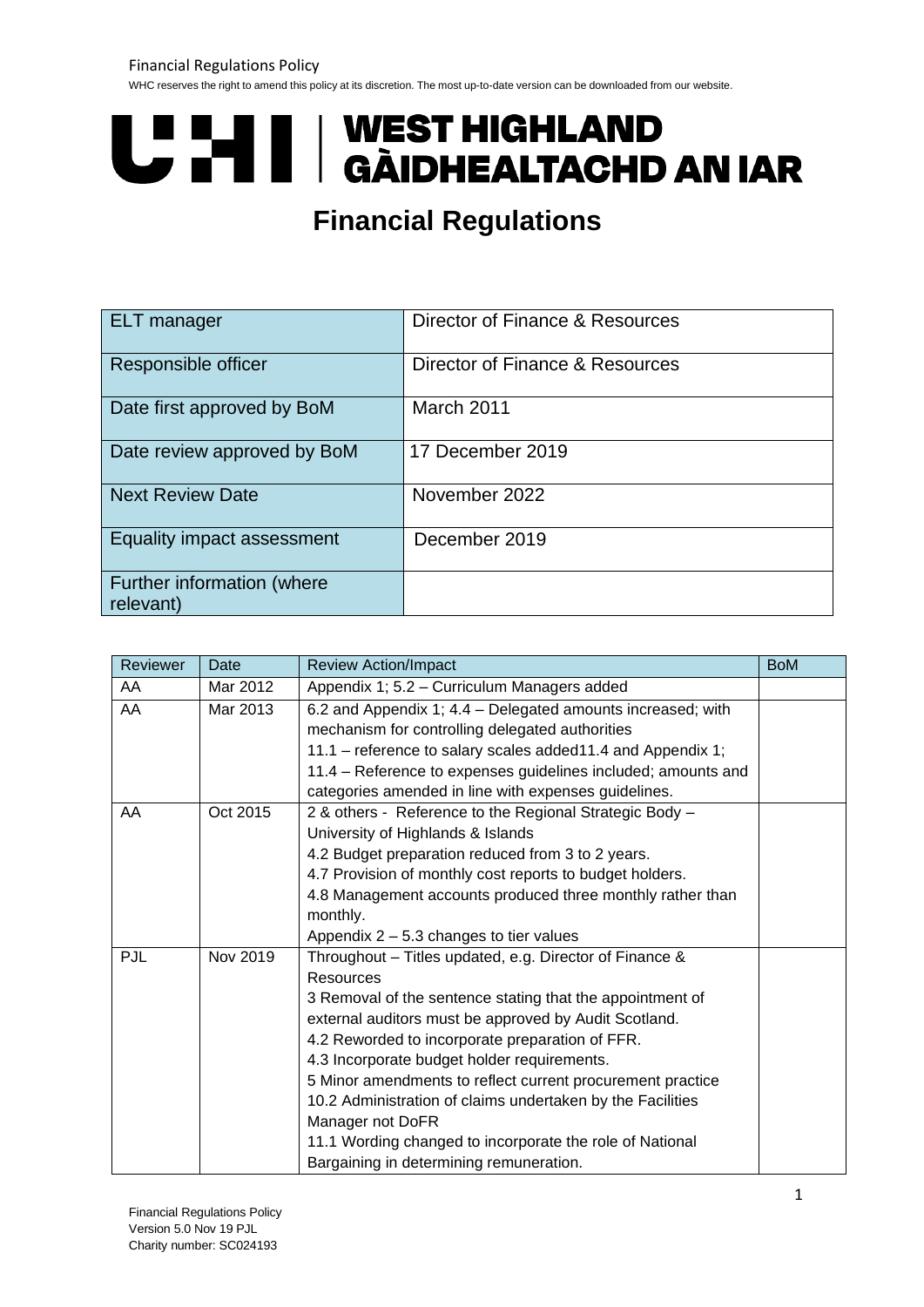|  | Appendix 2 – Changes to some tier values and changes in titles. |  |
|--|-----------------------------------------------------------------|--|
|  |                                                                 |  |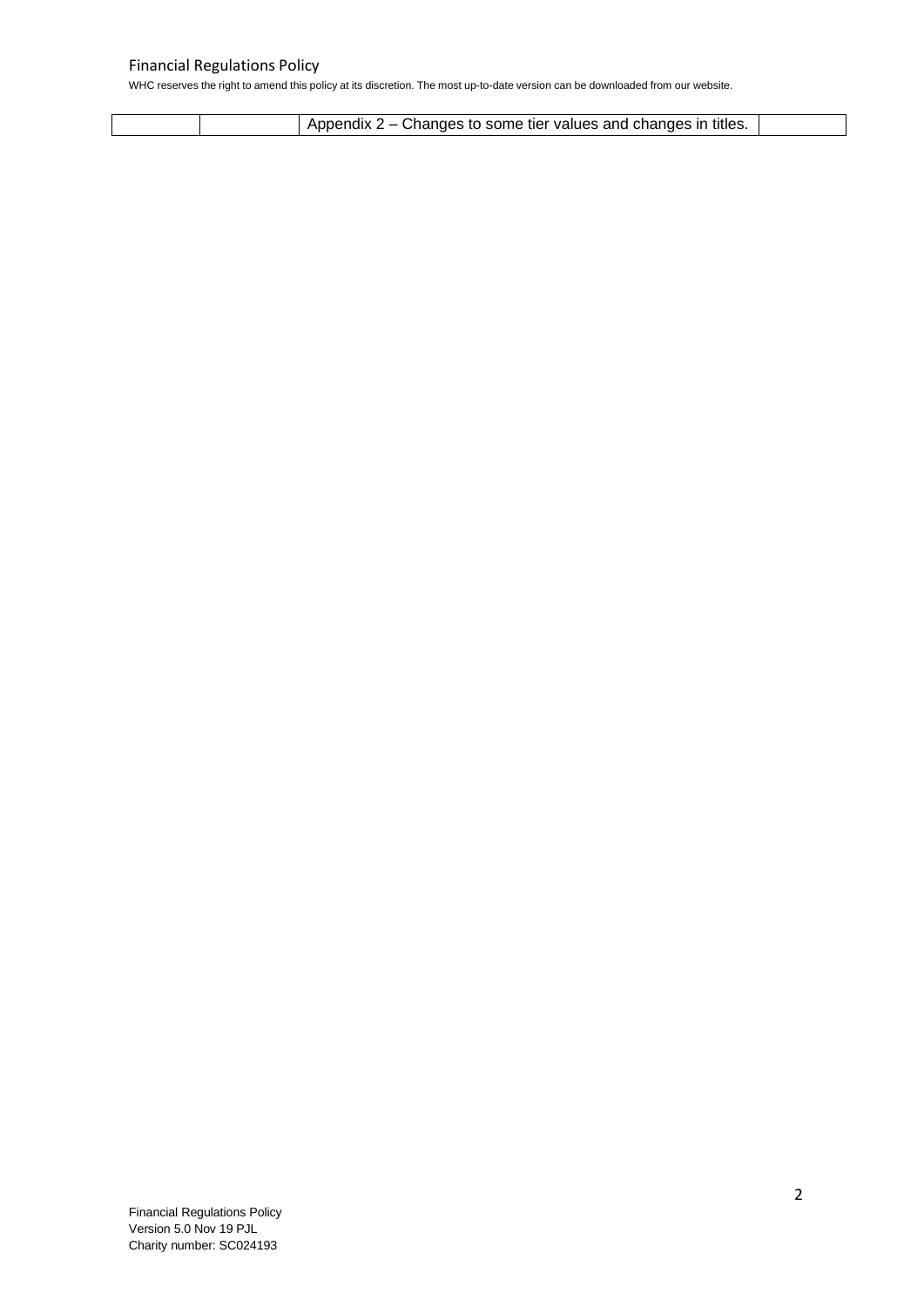## **FINANCIAL REGULATIONS**

## **1 General**

## **1.1 Introduction**

The College's Board of Management has approved these regulations on the recommendation of the Finance & General Purposes Committee. These regulations shall apply to the College and to any subsidiary companies wholly owned or controlled by the College. All members of staff employed by the College, including staff of employment agencies, are required to comply with the financial regulations.

The College Financial Regulations provide a framework within which a reliable system of internal financial control may operate. They seek to make certain that the responsibilities of the members of the College can be met through the establishment of a system of management control designed to ensure that the College conducts its activities in an effective and efficient manner.

**1.2** The requirement for these regulations is derived from the Scottish Funding Council (SFC) Memorandum.

A member of staff who fails to comply with the financial regulations may be subject to disciplinary action. Any breach of the financial regulations will be notified to the Chief Executive and/or the Director of Finance & Resources who shall determine what action, if any, is to be taken, and if necessary, inform the Board of Management.

It is the responsibility of Senior Managers and Managers to ensure that their staff are made aware of the existence and content of the College's financial regulations and that an adequate number of copies are available for reference within their Department/Curriculum area.

The Finance & General Purposes Committee is responsible for maintaining a regular review of the financial regulations and advising the Board of Management of any additions or alterations that are necessary.

## **2 Financial Responsibilities**

The **Board of Management** is responsible for:

- − the effective and efficient use of resources;
- − the solvency of the College;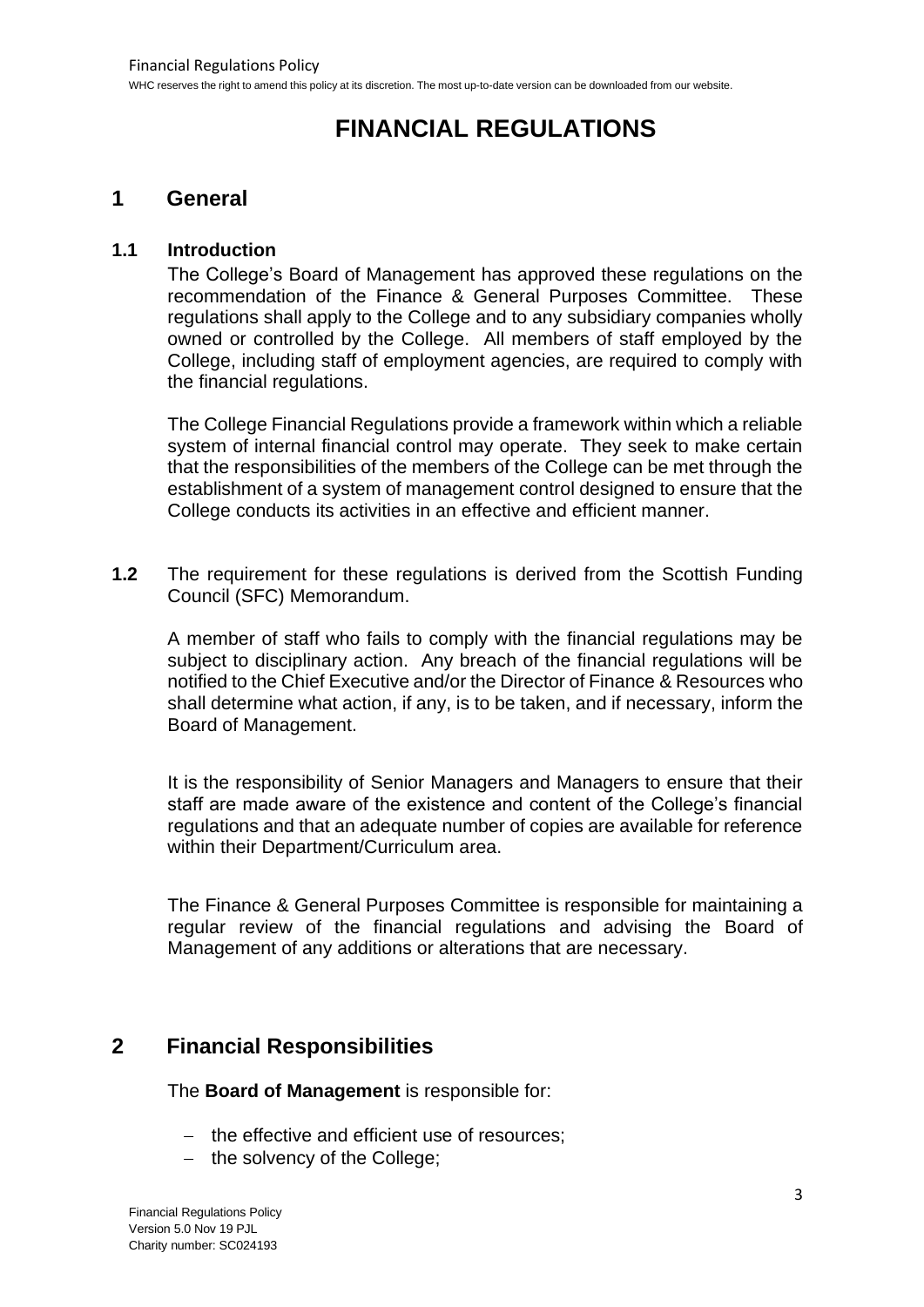- − safeguarding the College assets;
- − approving annual estimates of income and expenditure and to approve the annual financial statements;
- − ensuring that the funds provided by the Scottish Funding Council are used in accordance with the terms and conditions of the Financial Memorandum agreed between the Regional Strategic Body – The University of the Highland & Islands and West Highland College UHI.
- Board Members, as individuals, are not permitted, other than items identified in 11.6, to authorise any other expenditure.

The **Principal** as **Chief Executive** is responsible to the Board of Management for:

- − the organisation, direction and management of the College and the
- − leadership of its staff;
- − preparing annual estimates of income and expenditure;
- − the management of the College within the approved budget.

The **Director of Finance & Resources** is responsible to the Chief Executive for:

- − advising on the financial aspects of the College's policy and on the financial administration of the College;
- − ensuring that the College has satisfactory systems of financial control and management;
- − preparing annual capital and revenue budgets and financial plans;
- − preparing the College's annual accounts and financial forecasts for approval by the Board of Management prior to submission to the Scottish Funding Council, via the Regional Strategic Body - The University of the Highlands & Islands.
- − ensuring that the financial forecasts are consistent with the College's approved strategic plan;
- − monitoring and control of income and expenditure.

## The **Senior Managers** are responsible to the Chief Executive for:

- − the efficient and effective use of resources at their disposal;
- − the management of the college within the approved budget;
- − maintaining clear lines of financial responsibility within the college;
- − ensuring compliance with the Financial Regulations;

## **Budget Managers** are responsible for:

- − the control and monitoring of resources within agreed targets;
- − financial management of their own areas;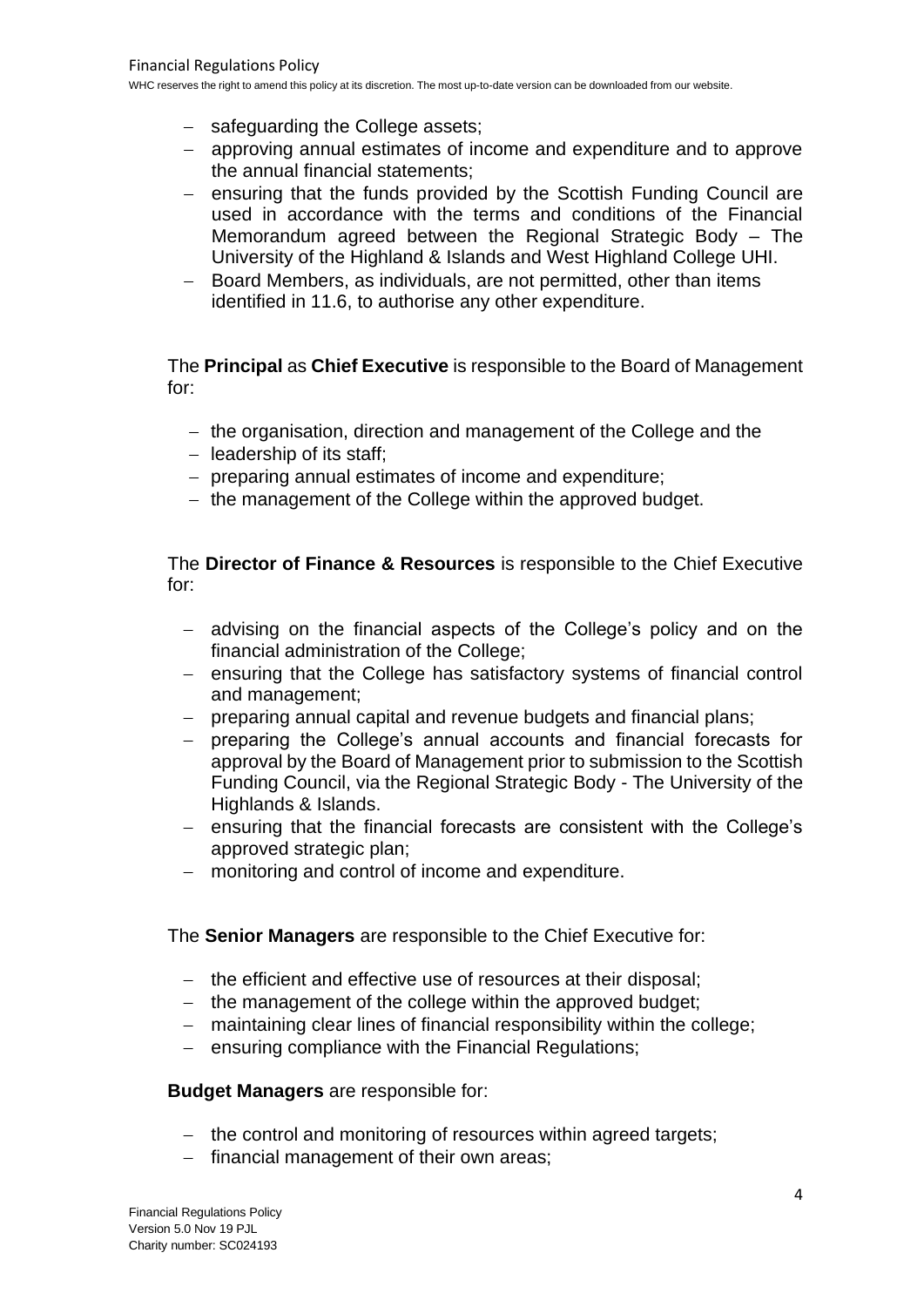- − maintaining clear lines of financial responsibility in their own areas;
- − day to day operation of financial procedures in their own areas;
- − ensuring that the action they take is in accordance with the Financial Regulations;
- − reviewing the performance of their department/curriculum area against agreed budgets and targets;
- − ensuring any potential conflicts of interest, which may exist in financial relationships with third parties, are disclosed to the College Secretary

## **3 Audit**

The appointment of both the internal and external auditors is the responsibility of the Board of Management.

## **3.1 Audit Approach**

External [including funding auditors] and internal auditors shall have the authority to:

- − access the College premises at reasonable times;
- − access all assets, records, documents and correspondence relating to any financial and other transactions of the College;
- − require and receive such explanations as are necessary concerning any matter under examination;
- − require any employee of the College to account for cash, stores or any other College property under his/her control;
- − access records belonging to third parties, such as contractors, when required.

## **3.2 External Audit**

The primary role of external audit is to report on the College's annual financial statements and to carry out such examination of the statements and underlying records and control systems as are necessary to reach their opinion on the statements and to report on the appropriate use of funds.

## **3.3 Internal Audit**

The main responsibility of internal audit is to provide the Board of Management, the Chief Executive and Senior Managers with assurances on the adequacy of the internal control system. The internal audit service remains independent in its planning and operation and has direct access to the Board of Management, Chief Executive and Chair of the Audit Committee.

## **3.4 Fraud and other irregularities**

The College policy on fraud and other financial irregularities is set out in Appendix 1.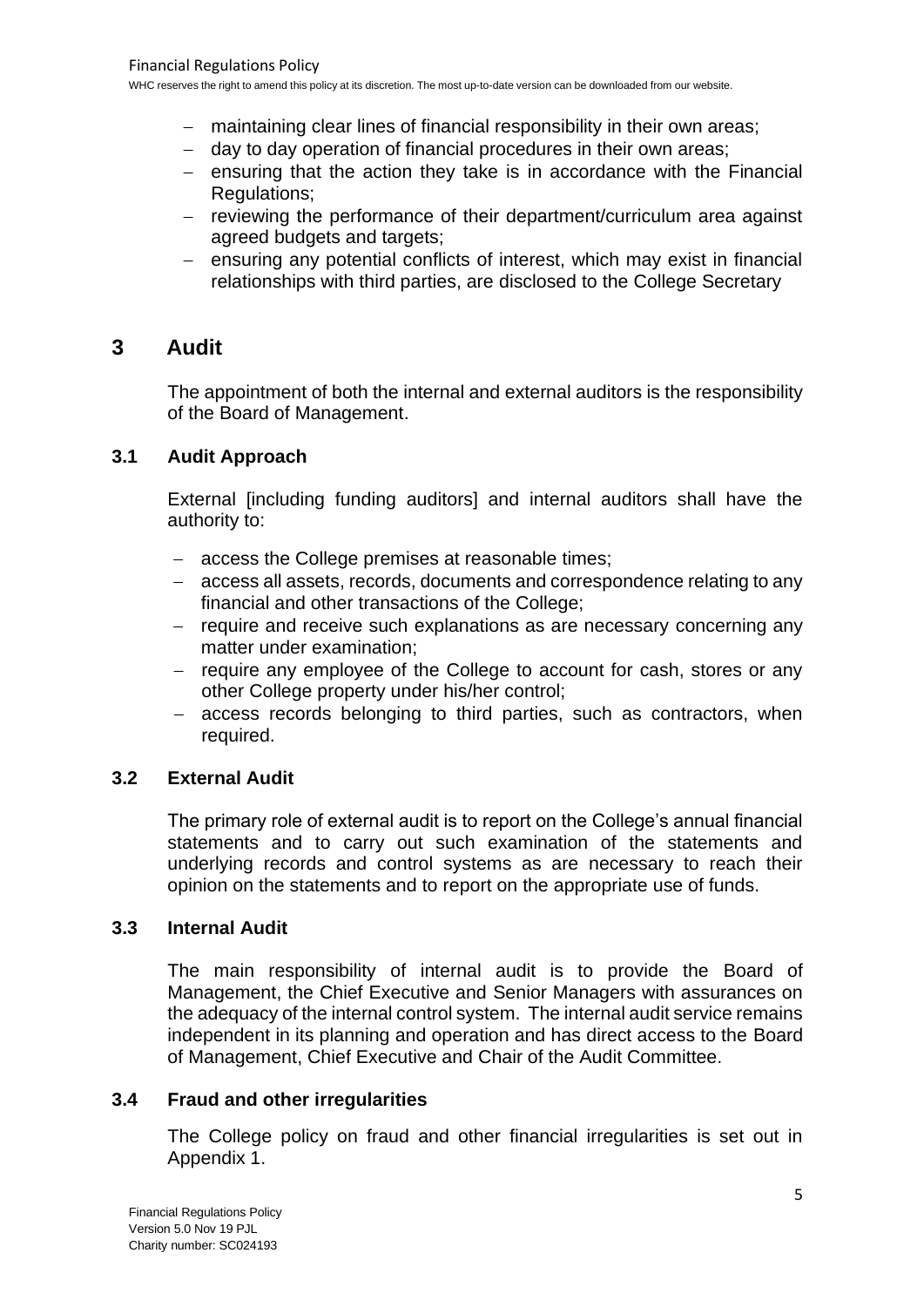## **3.5 Other Auditors**

The institution may, from time to time, be subject to audit or investigation by external bodies. They have the same rights of access as external and internal auditors.

## **4 Financial management and control**

## **4.1 Financial objectives**

As part of the strategic planning process, the Board of Management will, each year, determine a series of financial objectives for the College. These, and other College objectives, will inform the budget setting and financial planning processes.

## **4.2 Budget preparation**

The Director of Finance & Resources is responsible for preparing, annually, a detailed revenue budget, a medium-term financial forecast return (FFR) and a capital plan. The revenue budget and capital plan should be prepared in line with a timescale approved by the Finance & General Purposes Committee. The FFR should be prepared in line with timescales given by the Scottish Funding Council (SFC). The budget and financial forecast return are to be approved by the Board of Management, on the recommendation of the Finance & General Purposes Committee and submitted to SFC via the Regional Strategic Body – the University of the Highlands & Islands.

## **4.3 Resource allocation**

The Senior Managers will consider and determine the basis on which income and expenditure will be allocated to college centres and cross-college support services. In doing so, they will give due consideration to College selfassessment, strategic and operational plans and priorities, College policies and procedures and budget holders requirements.

## **4.4 Capital programme**

The Chief Executive will each year agree the basis for the allocation of the capital funds approved by the Board of Management. The Director of Finance & Resources will establish procedures for proposing, considering and approving capital expenditure requests.

Major building projects will require the preparation of a detailed business case and investment appraisal, for consideration by the Finance & General Purposes Committee, and approval by the Board of Management.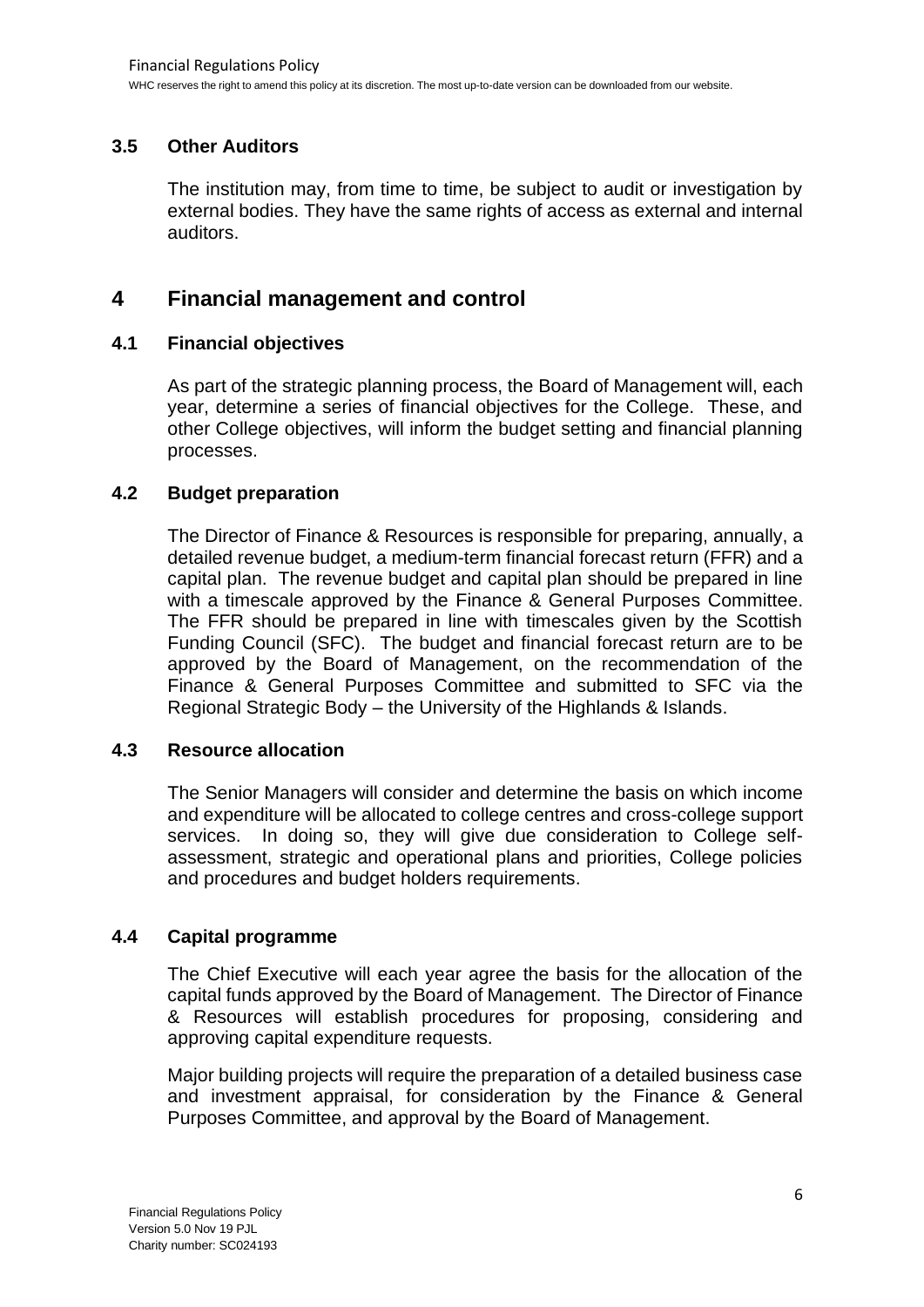Progress reports on major capital projects shall be submitted to the Finance & General Purposes Committee, at a frequency determined by the Committee.

## **4.5 Projects and business developments**

Any new project or activity which will require an investment in buildings resources or staff time, must be authorised in accordance with the financial limits set out in section 8.2 of Appendix 2.

All major developments should have business plans in format determined by the Board of Management.

## **4.6 Budget virements**

Budget virements are designed to allow budget managers some freedom in the deployment of resources to respond to unplanned needs or opportunities which arise after the budget has been approved. The general rules are that:

- − funds may be vired within non-pay revenue budgets;
- − funds may be vired from a non-pay revenue budget to a capital budget, but not vice versa;
- − funds may be vired from pay budgets to non-pay budgets but not vice versa.
- − All virements must be approved in accordance with the limits set out in Appendix 2.

The Director of Finance & Resources will be responsible for recording and control of virements.

## **4.7 Budget monitoring and reporting**

The Director of Finance & Resources will provide reports to monitor income and expenditure against a profiled budget for all budget holders within 21 working days of the closedown of each accounting period. Summary level reports will be produced for the Senior Managers at the same time.

College level management accounts will be produced in a format and to a timescale determined by the Finance & General Purposes Committee, for presentation to the Committee, the Board of Management and the Senior Managers.

Each Senior Manager shall be responsible for ensuring that their area achieves the overall financial targets.

The Director of Finance & Resources is responsible for providing monthly cost reports to all budget holders.

## **4.8 Changes to the approved budget**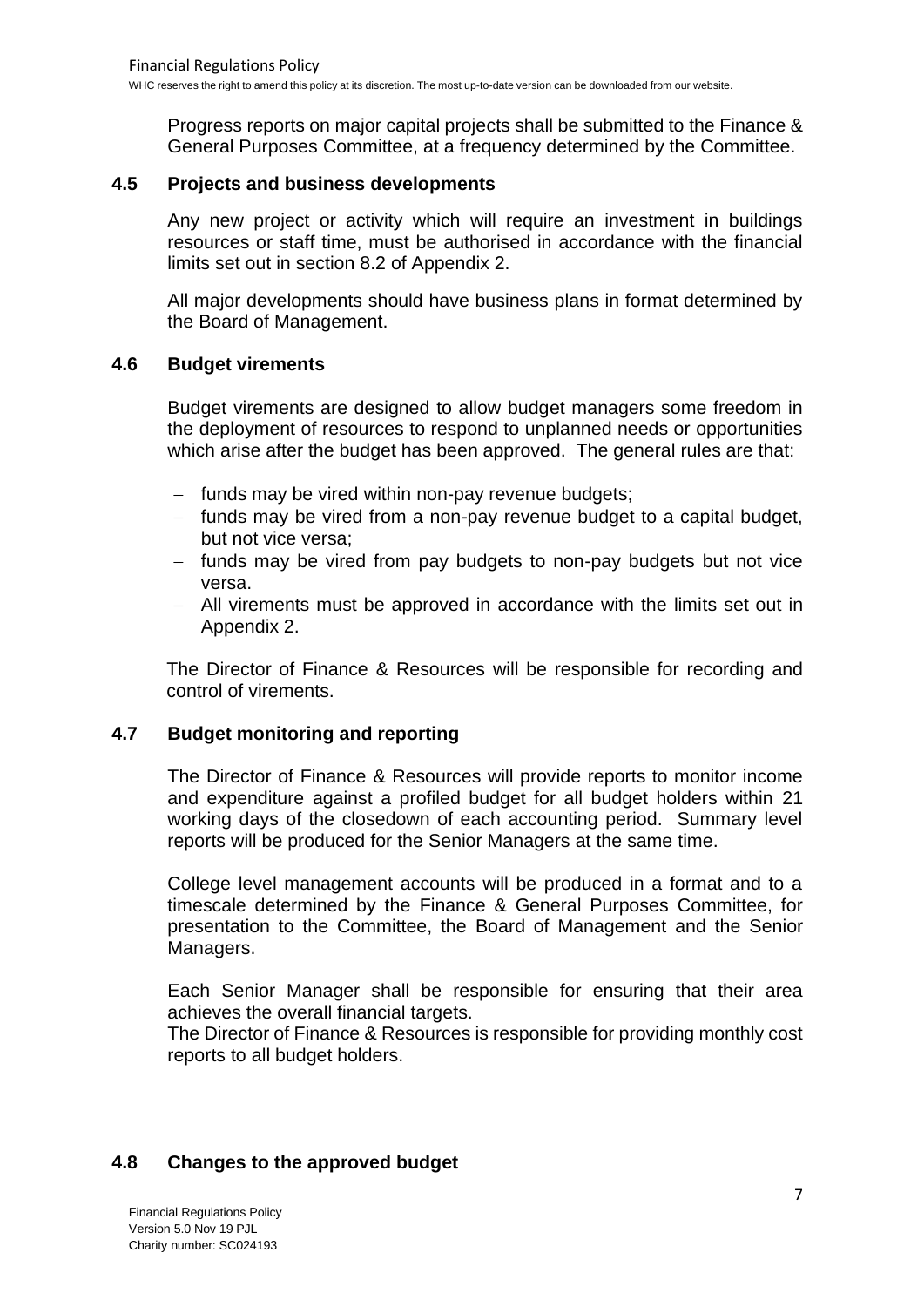Changes to the approved College budget will be authorised by the Finance & General Purposes Committee, by consideration of the revised forecasts submitted as part of the management accounts.

## **4.9 Treatment to year end balances**

Where a Budget Manager fails to achieve the agreed budget targets, the Chief Executive may require such deficit to be carried forward and set against the budget provision for the following year. The carrying forward of any budget surplus across accounting years will be considered by the Chief Executive during the budget allocation cycle, in the light of the College's overall financial position.

## **5 Expenditure and Orders for Goods and Services**

## **5.1 General**

The authority to approve purchase orders, negotiate contract terms, prepare tender documents and invite and oversee the opening of tenders in accordance with these regulations, is vested in the appropriate Senior Manager.

## **5.2 Scheme of delegation**

Authority to raise requisitions may be delegated to named individuals. In exercising this delegated authority, budget holders are required to comply with these regulations, purchasing policies and financial procedures.

The Director of Finance & Resources will maintain a register of authorised signatories, together with specimen signatures. This will be updated annually as part of the budget setting process. Budget holders must ensure that funds are available within their budget before authorising a requisition.

The Director of Finance & Resources is responsible for ensuring that all purchase requisitions have been completed in line with the College's purchasing procedures and authorised as specified in Appendix 2.

## **5.3 Choice of supplier**

In determining the supplier with whom the purchase order is to be placed, the appropriate Senior Manager is responsible for ensuring that if a college contract exists, orders are placed in accordance with the terms and conditions of that contract. In addition, the Director of Finance & Resources is responsible for ensuring that the College complies with EU procurement legislation and the Scottish Reform Act.

Apart from items covered by college contracts, decisions on suppliers will be made in accordance with the limits set out in Appendix 2.

If, in the opinion of the appropriate Senior Manager, there would be no advantage to the College in inviting tenders for a particular contract, he or she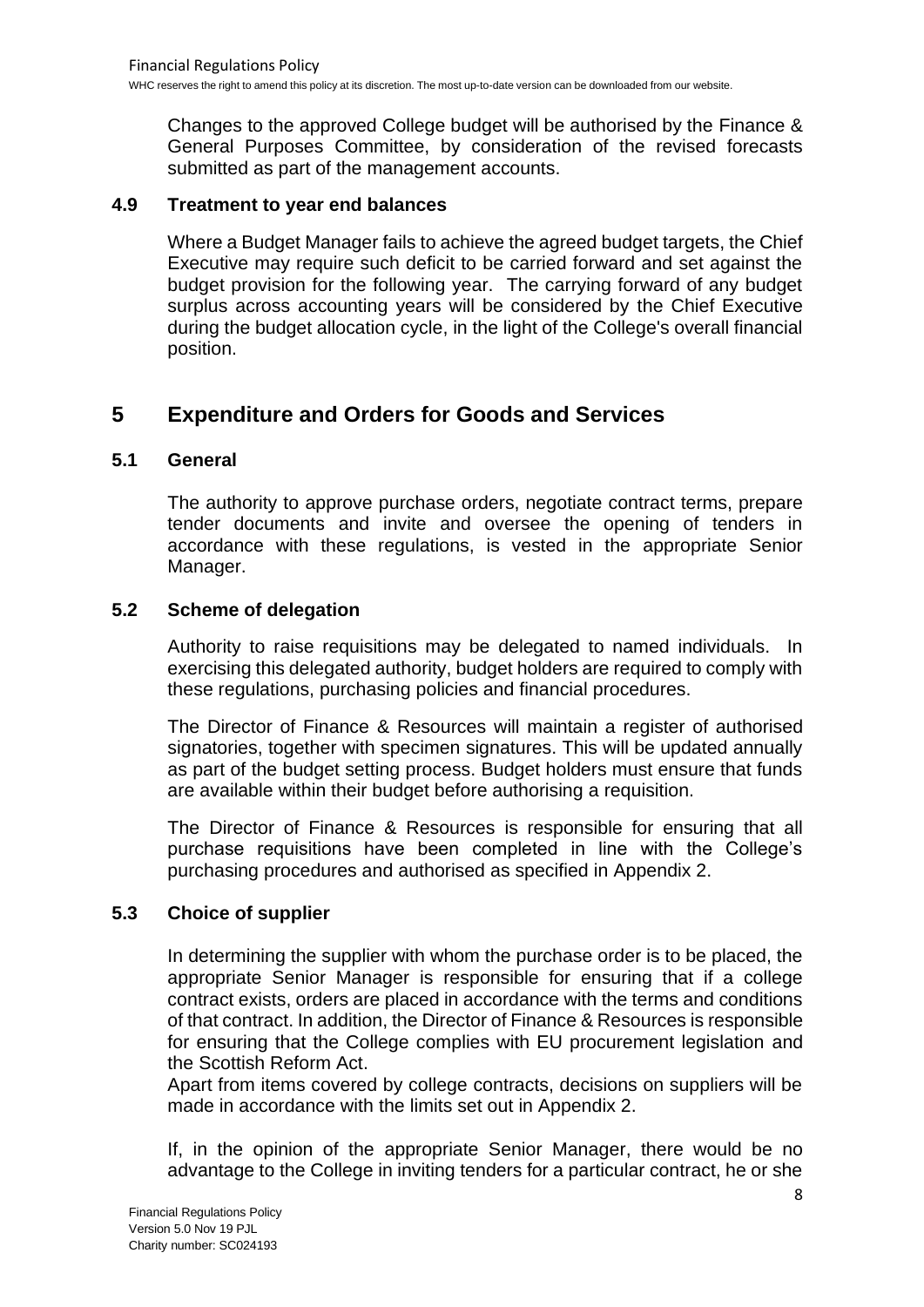may apply to the Director of Finance & Resources for written approval to waive the requirements, provided that this does not infringe statutory [including European] requirements or regulations.

## **5.4 Post tender negotiations**

Post tender negotiations, in order to improve price, delivery or other terms and conditions, can be entered into by the Director of Finance & Resources, provided:

- − it would not put other tenderers at a disadvantage;
- − it would not affect their confidence and trust in the College's tendering process.

In each case, a statement of justification should be approved by the Director of Finance & Resources prior to the negotiations. The Director of Finance & Resources shall keep detailed records of post tender negotiations.

## **5.5 Building works**

The Facilities Manager is responsible for ensuring compliance with the requirements of financial regulations when placing orders / tenders / contracts for building works. Orders for other goods and services will be dealt with as for other departments / functions.

## **5.6 Contract signatories**

Contracts for expenditure must be authorised as specified in Appendix 2

## **5.7 Purchase orders**

Prior to signing and forwarding the official purchase order on behalf of the College, the appropriate Senior Manager is responsible for ensuring that all orders have been completed in line with the College's purchasing procedures, and that College standard terms and conditions are brought to the attention of the suppliers.

## **5.8 Goods received notification**

College Budget Holders are responsible for ensuring that the quantity and quality of goods received are checked, and for ensuring that the appropriate notifications of goods received are forwarded to the purchasing section on a timely basis.

The Director of Finance & Resources is responsible for ensuring that notification of satisfactory delivery has been received by the purchasing section before payment is released.

## **5.9 Purchase invoices and payments**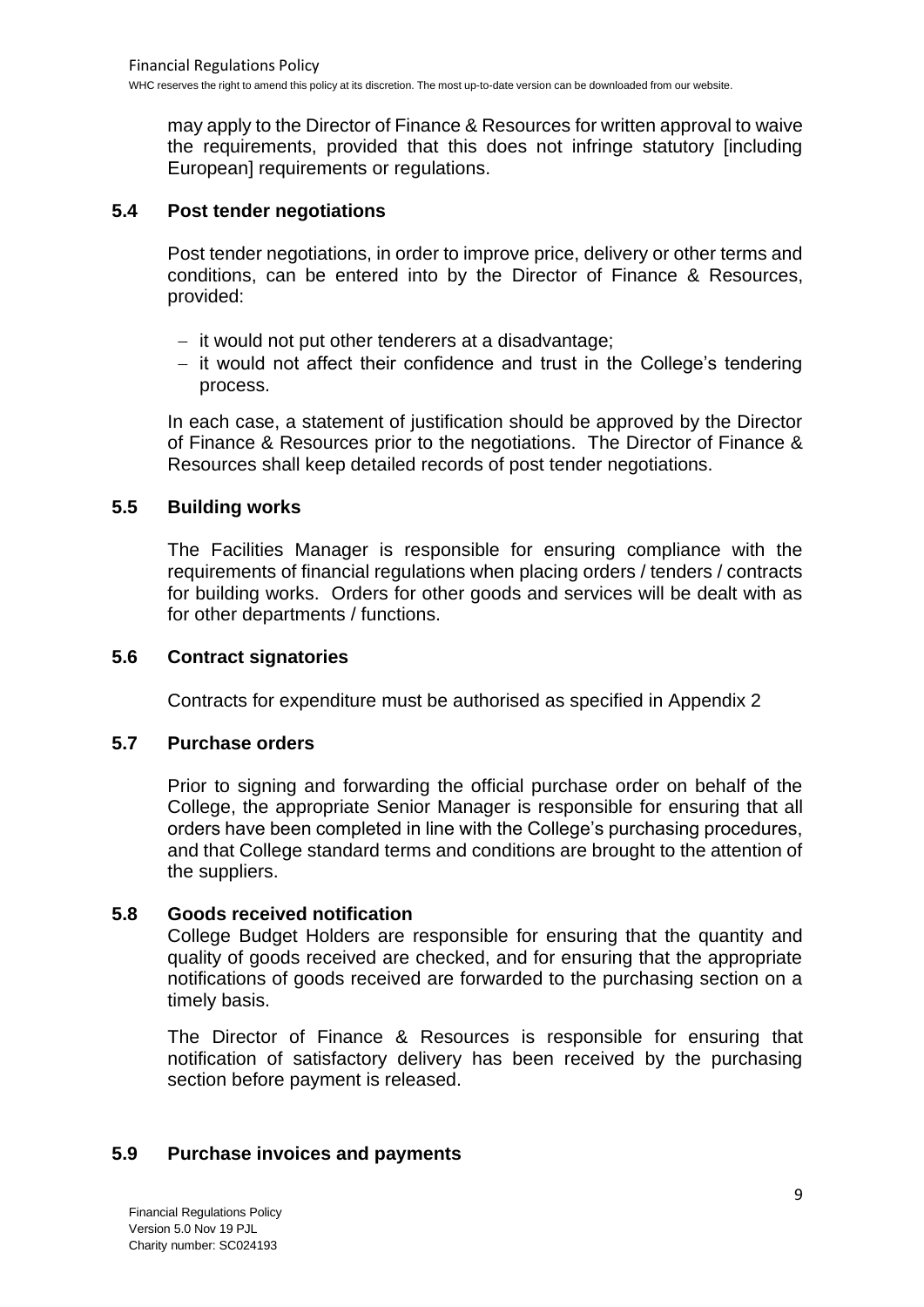The Director of Finance & Resources is responsible for ensuring that purchase invoices submitted to the College for payment correspond to the details of the purchase order to which they relate, and that payments to suppliers are generated in accordance with contract terms.

## **5.10 Payments mechanisms**

The Director of Finance & Resources is responsible for deciding the most appropriate method of payment of invoices.

Purchase ledger BACS payments schedules and cheque listings must be authorised in accordance with the College's bank mandate.

The College Credit Card will be used only in accordance with detailed College procedures maintained by the Director of Finance & Resources.

## **6 Asset Management**

## **6.1 General**

The Board of Management is responsible for safeguarding the assets of the College. The purchase, long term lease and disposal of land and buildings can only be undertaken with the authority of the Board of Management and with SFC consent where required**.**

## **6.2 Capital expenditure**

The College's definition of Capital Expenditure is contained within the College's accounting procedures, which govern the capitalisation of all tangible assets including land, buildings and property enhancements and equipment.

Additional authorisation controls apply to the acquisition of capital items with a value greater than £20,000 in order to ensure that:

- − the proposal has been considered in any appropriate wider context [e.g. computer equipment proposals within the IT strategy framework];
- − the financing of the proposal has been agreed and any related borrowing arrangements are in accordance with the College's financial memorandum with the SFC via the Regional Strategic Body – the University of the Highland & Islands.;
- − the acquisition is affordable, in the context of the College's financial plans;
- − the acquisition represents value for money for the College.

However, if the funding for the capital purchase is to be drawn from College cash reserves, the delegated authority will be removed if cash reserves have fallen below £150,000.

## **6.3 Fixed assets register**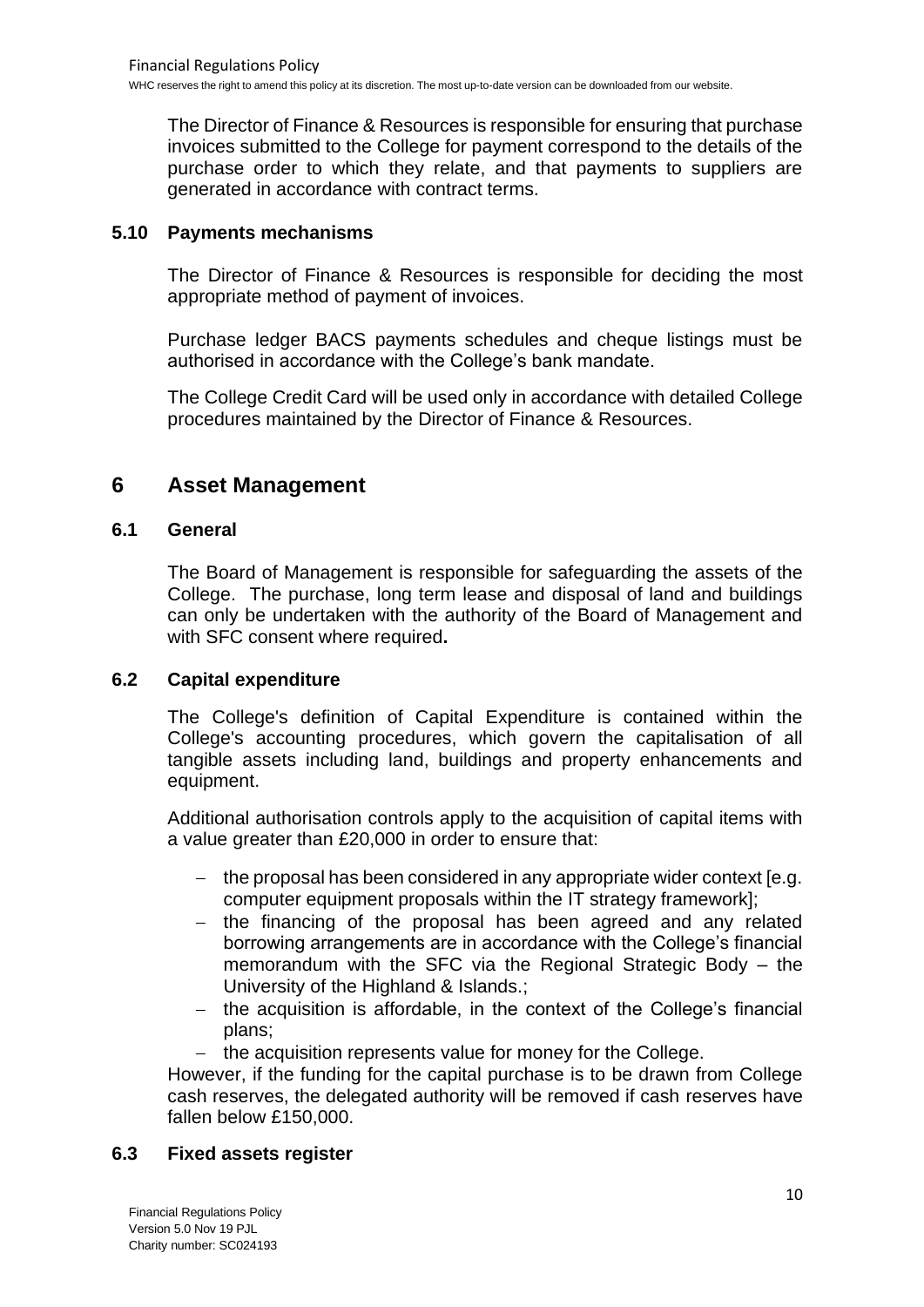The Director of Finance & Resources is responsible for maintaining a fixed assets register providing a record of College capital assets for accounting and control purposes. Budget holders will provide the Director of Finance & Resources with any information needed to maintain the register.

Capitalised items must be labelled for security, identity and maintenance purposes. The Facilities Manager is responsible for ensuring that capitalised computer equipment is properly labelled. Senior Managers have similar responsibilities in respect of capital items under their control.

The Director of Finance & Resources is responsible for the provision of regular fixed asset reports to the Senior Managers in order to ensure that fixed asset system records are up-to-date and accurate. Senior Managers are required to ensure such reports are checked and returned within a timescale determined by the Director of Finance & Resources.

Depreciation rates applicable to College assets will be determined by the Finance & General Purposes Committee on the recommendation of the Director of Finance & Resources.

## **6.4 Inventories**

Senior Managers are responsible for maintaining inventories of all portable plant and equipment that does not meet the criteria of capital expenditure. The Facilities Manager is solely responsible for maintaining an inventory of all ICT equipment within the College. All items recorded on the inventory must be labelled for security and identity purposes.

Senior Managers shall ensure that inventories in their area are checked at least annually.

## **6.5 Asset disposals**

All sales of land and buildings must be approved by the Board of Management with the consent of the SFC.

All other asset disposals must be authorised by the relevant budget holder and if necessary, within the conditions specified in Appendix 2.

The Director of Finance & Resources is responsible for ensuring disposal is in accordance with College procedures.

## **6.6 College properties**

The College Facilities Manager is responsible for maintaining a comprehensive database of properties used by the College within which details of freehold and leasehold properties including leasing terms will be recorded. Details of the terms upon which the College is permitted use of other premises that it does not own must also be recorded within the system. The information held will be sufficiently detailed to allow the verification [and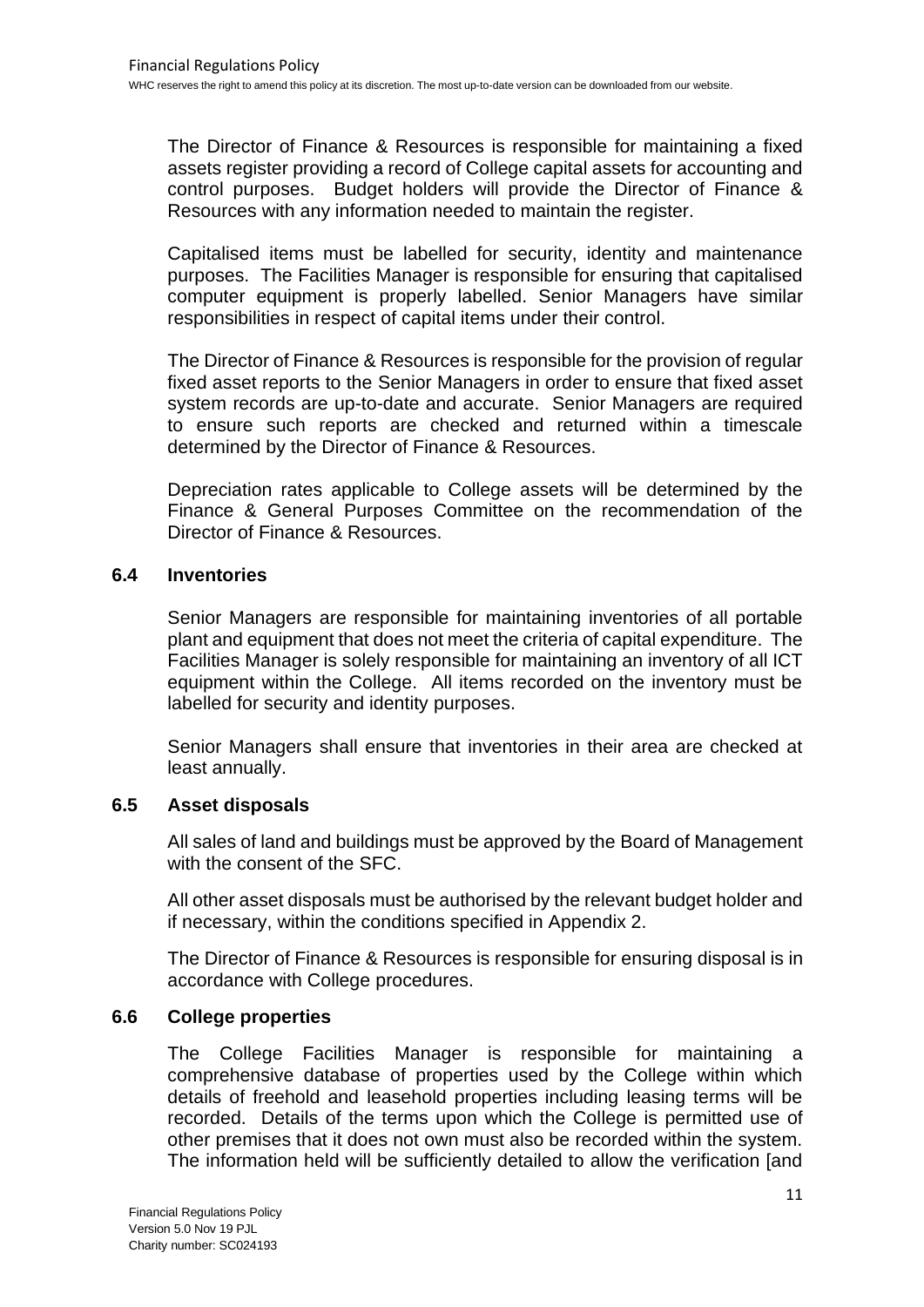authorisation] of rates payments, utility charges and miscellaneous charges for use.

## **6.7 Assets held under leasing agreements**

The Director of Finance & Resources is responsible for ensuring that changes to details of equipment leased by the College are forwarded promptly to lessors in order that leasing and payment schedules may be amended accordingly.

#### **6.8 Stocks and stores**

Senior Managers are responsible for establishing arrangements for the custody and control of stocks and stores within their areas of responsibility. Senior Managers must ensure that regular inspections and stock checks are carried out, and that stock is valued in accordance with guidelines issued by the Director of Finance & Resources.

## **7 Cash, Banking and Treasury Management**

## **7.1 Banking arrangements**

Banking arrangements for the College will be reviewed periodically by the Finance & General Purposes Committee.

The College's bank mandate, and any amendments thereto, must be approved by the Finance & General Purposes Committee. The Director of Finance & Resources is responsible for ensuring that authorisation powers within the bank mandate are always appropriate to the College's circumstances.

No college, curriculum area / team, support unit or member of staff is permitted to operate a College bank account except with the express authority of the Finance & General Purposes Committee.

The investment of surplus cash balances should be undertaken in accordance with the College's Treasury Management policy, approved by the Finance & General Purposes Committee.

## **7.2 Petty cash imprests**

The value of cash floats and imprests permissible at each cash collection point will be determined by the Director of Finance & Resources.

Petty cash disbursements are intended for use in emergencies or in cases of urgent hardship and should not be authorised to circumvent the College's purchasing procedures or normal payment mechanisms

The disbursement of petty cash payments must be authorised as specified in Appendix 2.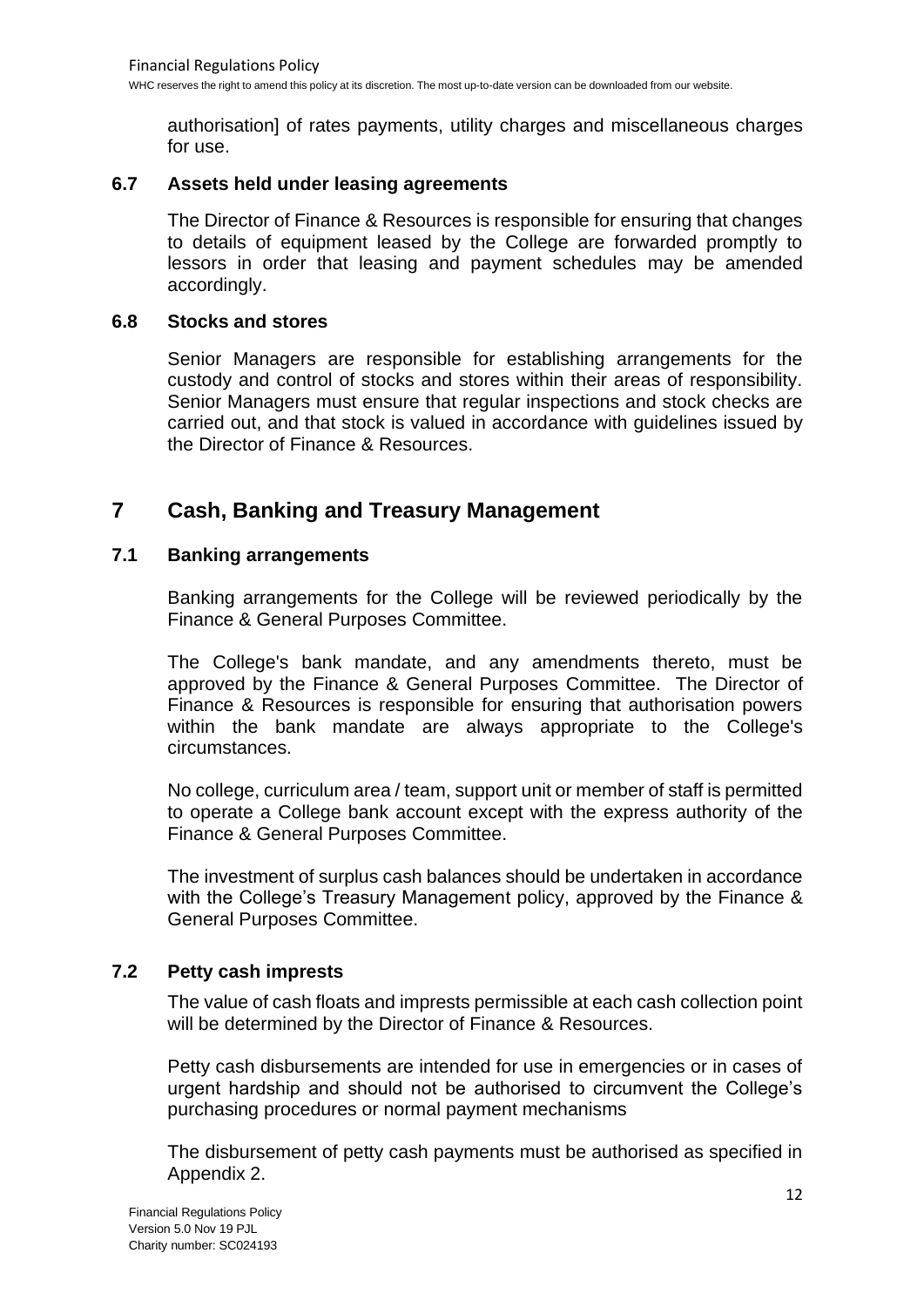Learning Centre Managers are empowered to authorise imprest reimbursements at their local Centre, following evidenced verification that bona fide receipts have been obtained for all disbursements.

## **8 Income and Credit Control**

## **8.1 General**

All College staff are responsible for ensuring that College income is maximised through the efficient application of agreed procedures for the identification, collection and banking of income. This requires the prompt notification to the Director of Finance& Resources of sums due to the College.

## **8.2 Funding agreements, contracts and grants**

The College's proposed annual funding agreement with the SFC, via the Regional Strategic Body – the University of the Highlands & Islands, will be determined each year by the Chief Executive. The funding agreement will be consistent with the College's approved strategic plan and must be signed by the Chief Executive.

Other funding agreements and contracts may be authorised within the conditions specified in Appendix 2. The terms of such agreements, and fees and prices embodied therein, will be determined by the Board of Management.

Proposals to enter into such agreements should be made in accordance with the College's detailed project management procedures.

Copies of all contracts for income should be logged within the Finance Department.

## **8.3 Trading activities**

Prices and terms relating to the goods and services supplied by the College in the course of its non-teaching activities, will be determined by the relevant Senior Manager, having regard for guidance issued from time to time by the Director of Finance & Resources.

## **8.4 Tuition fees and student support**

The level and structure of College tuition fees and charges, together with all discretionary fee waivers and refund policies must be approved by the Board of Management following detailed consideration by Finance & General Purposes Committee.

## **8.5 Credit control**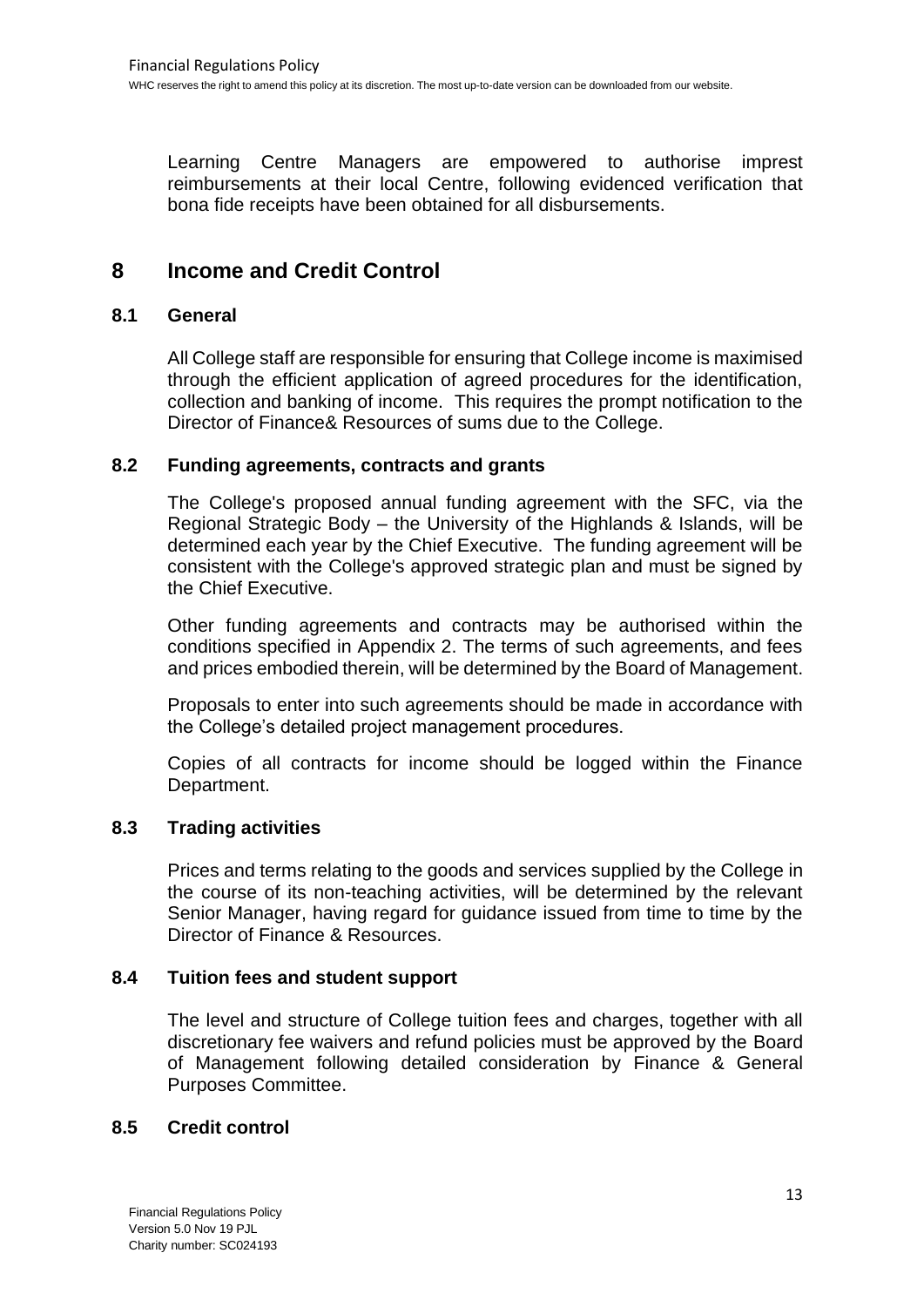Prior to entering into any new income-generating contract or agreement, the Director of Finance & Resources is responsible for establishing the creditworthiness of parties contracting with the College utilising, where this is considered to be appropriate, credit referencing agencies to assist in the evaluation.

The Director of Finance & Resources is responsible for formulating debt writeoff procedures for the College. In the context of the procedures, debt write-offs must be authorised within the conditions specified in Appendix 2.

## **8.6 Receipt of cash, cheques and other payment methods**

All monies received within the College, from whatever source, must be recorded immediately on receipt, via a till, enrolment form, receipt book or other appropriate method. All monies received must be paid promptly to the relevant local college finance office. The custody and transit of all monies received must comply with the requirements of the College's insurers.

All sums received must be paid in and accounted for in full and must not be retained for local expenditure or reimbursement of petty cash. Personal or other cheques must not be cashed out of money received by the College.

## **9 Gifts and hospitality**

It is an offence, for members of staff to accept corruptly any gift or consideration as an inducement or reward for doing, or refraining from doing, anything in an official capacity or showing favour or disfavour to any person in an official capacity. The guiding principles to be followed by all members of staff must be:

- − the conduct of individuals should not create suspicion of any conflict between their official duty and their private interest;
- the action of individuals acting in an official capacity should not give the impression [to any member of the public, to any organisation with whom they deal or to their colleagues] that they have been [or may have been] influenced by a benefit to show favour or disfavour to any person or organisation.

Thus, no member of the College staff should accept gifts or hospitality from suppliers or any other individual or organisation where acceptance might be construed as instrumental in the furtherance of business with the College, i.e. for 'commercial or academic gain' or which are valued in excess of the value specified in Appendix 2 in any one financial year. No gifts or hospitality should be accepted from potential suppliers in the period leading up to the awarding of a contract.

Hospitality may be accepted by College staff where clearly provided in conjunction with events relevant to the furtherance of the College's business [e.g. conferences, seminars, training events]. In all cases the approval of the appropriate Senior Manager must be obtained in advance of attendance at the event.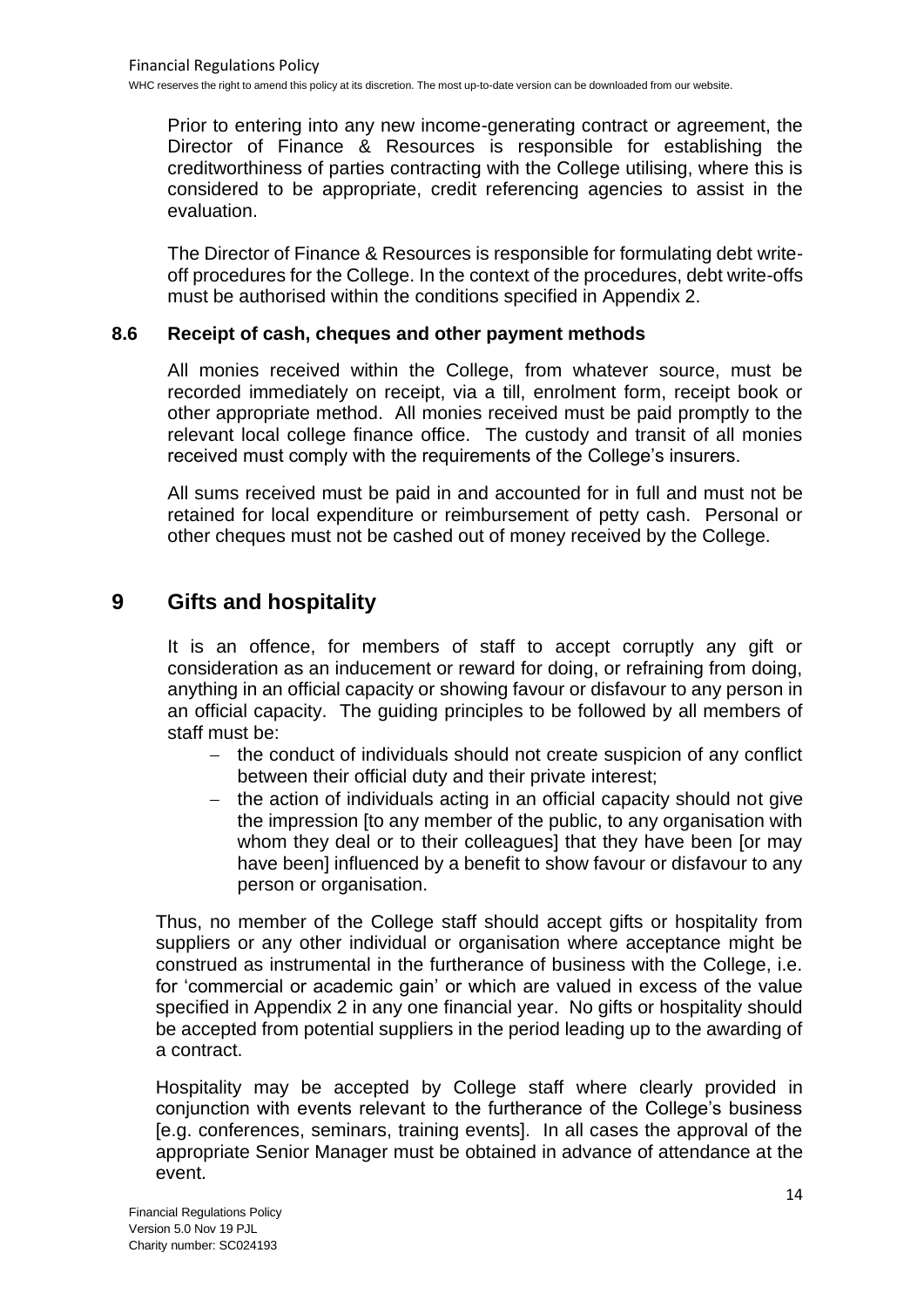All gifts and hospitality should be recorded in a register maintained by the College Secretary in respect of Board Members, the Chief Executive and Director of Finance and Resources and by the Chief Executive for all other members of staff.

## **10 Insurances**

## **10.1 Insurance cover**

The Director of Finance & Resources is responsible for ensuring that adequate insurance arrangements for the College are in place.

The arrangements will be reported annually to the Finance & General Purposes Committee.

Insurance [and brokerage services, if applicable] will be subject to periodic market testing, including a full tender exercise at least every 5 years.

Senior Managers must give prompt notification, to the Director of Finance & Resources, of any potential new risks, activities, property, equipment or contracts that may affect the insurance arrangements and cover.

The Facilities Manager is responsible for keeping suitable records of plant which is subject to inspection by an insurance company and for ensuring that inspections are carried out in the period prescribed.

All staff using their own vehicles on behalf of the College shall maintain appropriate insurance cover for business use.

## **10.2 Insurance claims**

The Facilities Manager is responsible for the administration of claims and logging of related details. Details of all incidents, accidents, losses and damage to College property and complaints which may lead to a claim, must be recorded and reported to the Facilities Manager.

The settlement of claims may be authorised as specified in Appendix 2.

## **11 Pay expenditure**

## **11.1 Remuneration policy**

The overall remuneration policy of the College is the responsibility of the Board of Management in line with National Bargaining. All staff [with the exception of senior postholders] shall be appointed to a salary which has been deemed appropriate by the Chief Executive and is in line with the colleges appropriate pay-scales.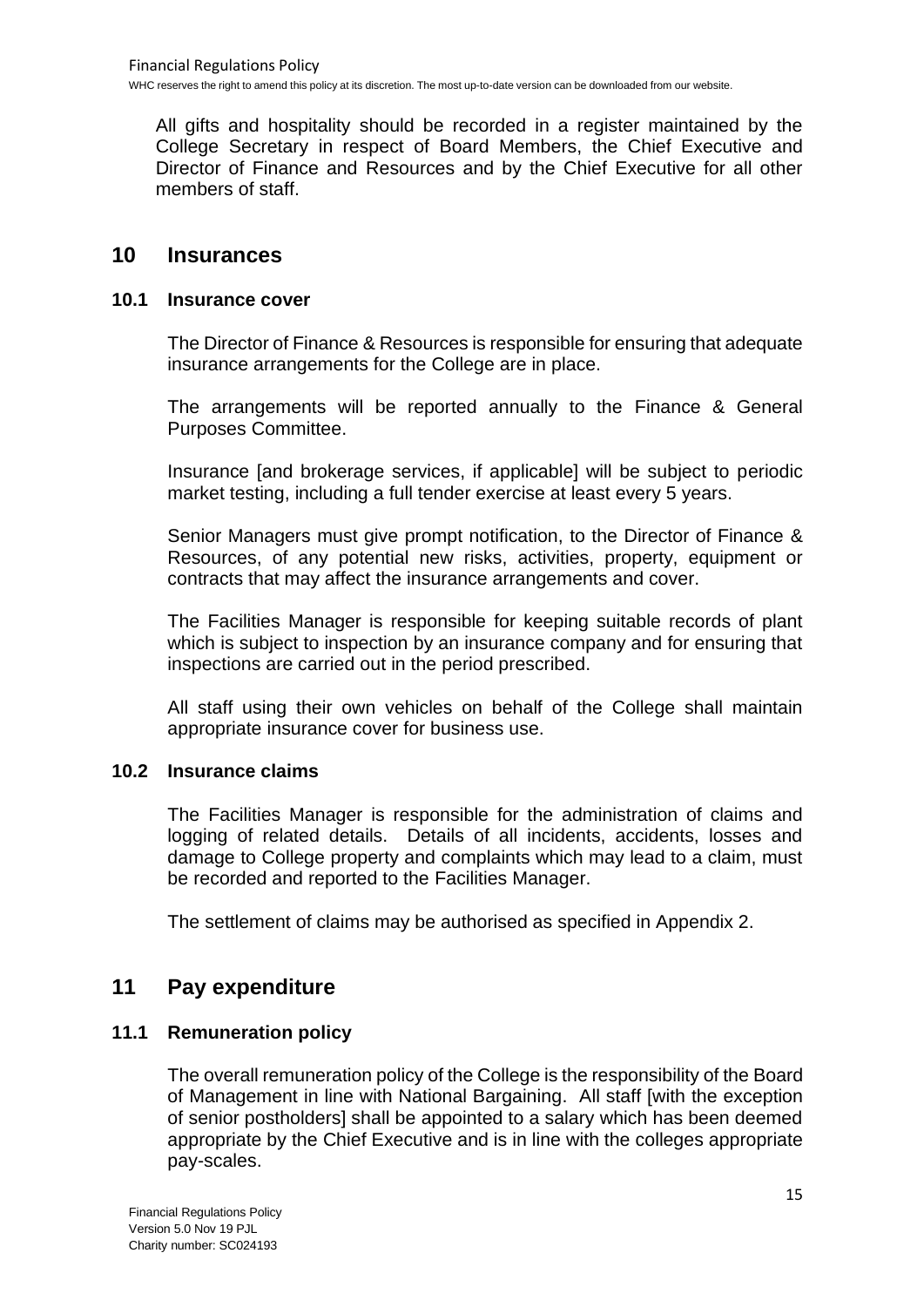The remuneration and terms and conditions of employment of senior postholders shall be determined by the Board of Management on the advice of the Remuneration Committee.

## **11.2 Appointment of staff**

The Chief Executive may authorise recruitment to any vacant post [apart from senior postholder and Director posts], provided that the post is already approved by the Senior Managers.

Managers shall ensure that the Chief Executive and the Director of Finance & Resources are provided promptly with all information they may require in connection with the appointment, resignation or dismissal of employees.

Appointment of staff without appropriate authority is a disciplinary matter.

## **11.3 Payroll and pensions administration**

The Director of Finance & Resources is responsible for ensuring that proper arrangements are in place for the timely and accurate payment of all salaries, wages, severance payments, pension enhancements, fees, other emoluments and expenses to College employees and external lecturers.

The Director of Finance & Resources is also responsible for the timely disbursement of statutory and voluntary deductions from pay, together with employer national insurance and pension contributions, to appropriate third parties, and for maintaining appropriate records.

The Head of HR will be responsible for keeping the Director of Finance & Resources informed of all personnel matters that impact upon payroll, including details of:

- − appointments, resignations, dismissals, secondments and transfers;
- − absence from work for sickness and other reasons, apart from approved paid leave;
- − changes in remuneration, other than normal increments and pay awards; and
- − information necessary to maintain records of service for superannuation, income tax and national insurance.

Such information shall be processed only if recorded on the relevant College documentation and if correctly authorised by a member of the HR function.

## **11.4 Travel, subsistence and other expenses**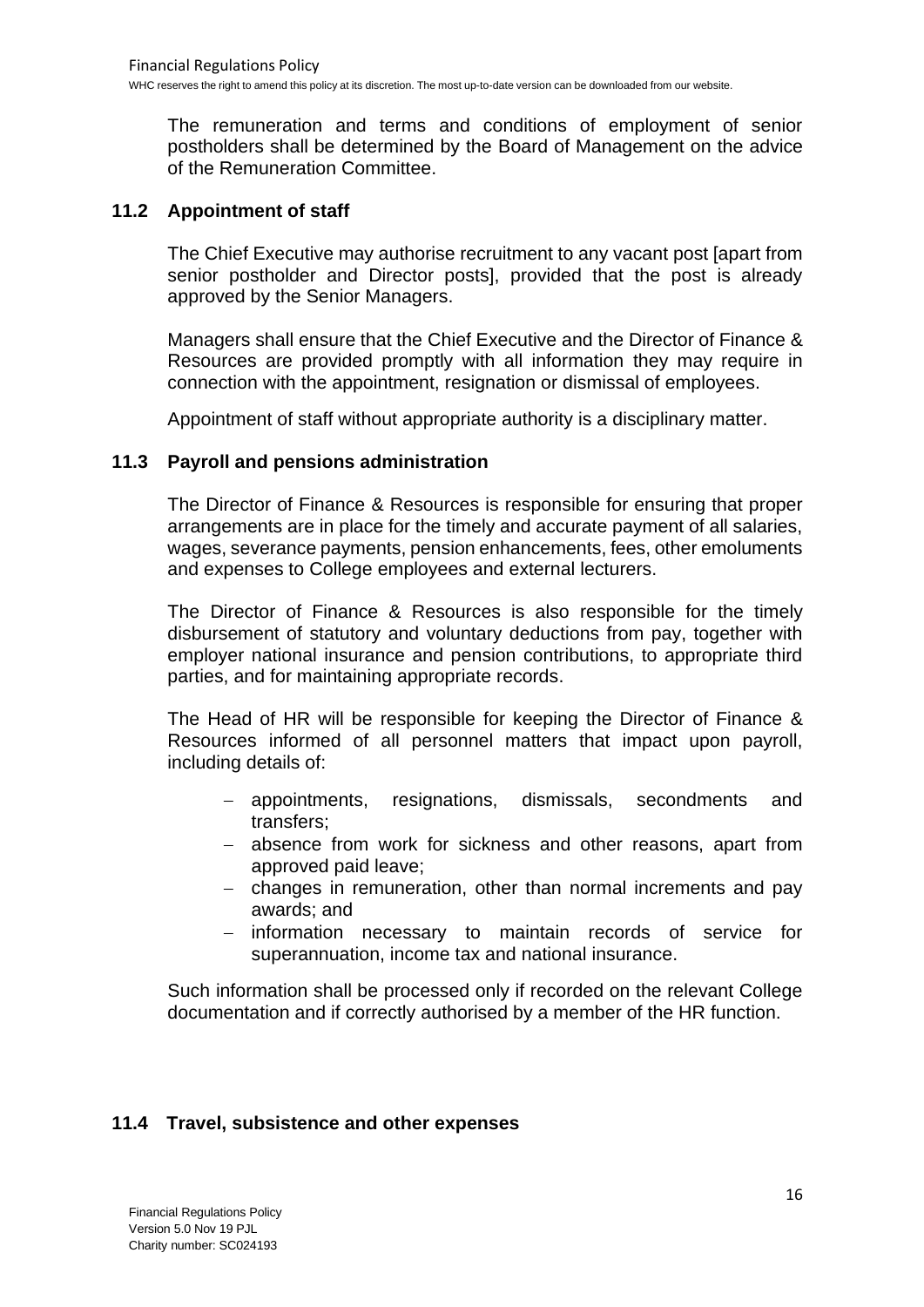All claims for payments of travel, subsistence and other expenses shall be completed on the approved form and must be in line with the College's expenses guidelines. Terms and rates of payment will be determined, from time to time, by the Board of Management on the recommendation of the Chief Executive**.**

Claims by members of staff must be authorised in accordance with Appendix 2. In submitting a claim, the claimant is confirming that the journeys/expenses were properly and necessarily undertaken/incurred in order to fulfil the claimant's role. Authorisation of claim forms shall be taken to mean that:

- − the journeys were authorised;
- − the expenses were properly and necessarily incurred;
- − the expenses are properly payable by the College.

Staff should give consideration to value for money in choosing the mode of transport. Expenditure on pre-booked travel and accommodation should be incurred through the normal purchasing procedures.

## **11.5 Relocation expenses**

Relocation expenses will be determined on a case by case basis and be payable against receipts.

Should the post become vacant [for whatever reason] within 24 months, the individual would be required to repay the allowance calculated on a monthly incremental basis.

## **11.6 Overseas travel (excluding student visits)**

Overseas travel by staff must be authorised in advance by a Senior Manager. Overseas travel by a Senior Manager, or any Board Member, must be authorised in advance by the Chair of the Board of Management and reported to the Board of Management. Overseas travel by the Chair of the Board of Management must be authorised in advance by the Chair of Audit Committee and reported to the Board of Management.

## **12 Company and joint ventures**

Companies or joint ventures can only be established by the College with the prior consent of the Board of Management. It is the responsibility of the Board of Management to establish the shareholding arrangements and appoint directors of companies wholly or partly owned by the College. These and other arrangements will be set out in a memorandum of understanding.

## **13 Risk Management**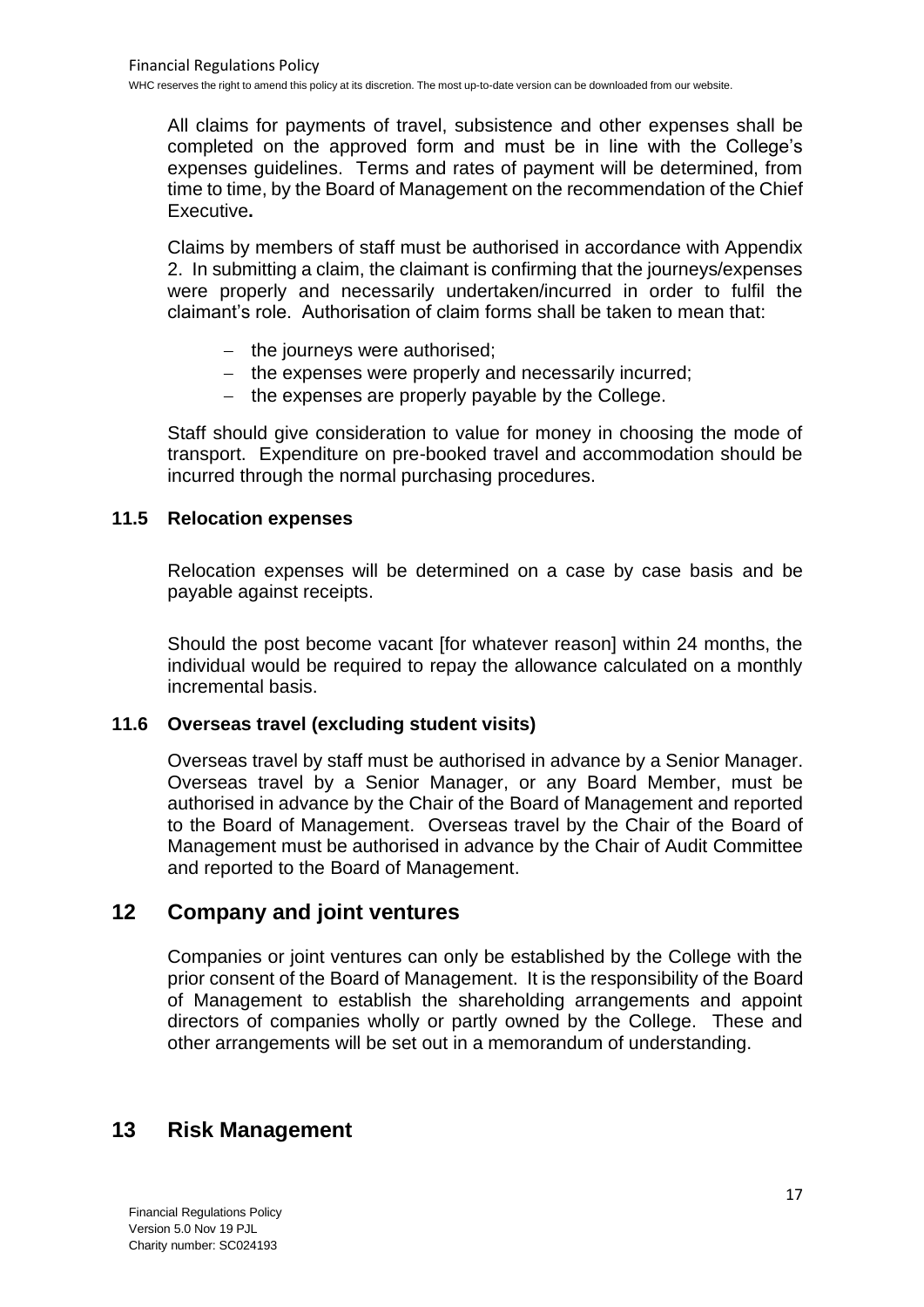The Board of Management acknowledges the risks inherent in the College's activities and is committed to managing those risks that pose a significant threat to the achievement of its business objectives and financial health. The Board of Management has overall responsibility for ensuring there is a common approach to the management of those risks which pose a significant threat to the achievement of its business objectives and financial health. This will be achieved through the development and implementation of a structured risk management process.

The Audit Committee shall be responsible for the regular review of the adequacy of risk management arrangements.

## **14 Taxation**

The Director of Finance & Resources is responsible for ensuring that all direct and indirect tax payable by the College is properly accounted for and transferred to the appropriate authority by the due date.

## **15 Register of Interests**

In addition to members of the Board of Management, Senior Managers are required to complete a register of interests and to update this at least annually. All register of interest forms are retained by the College Secretary and are available for public inspection.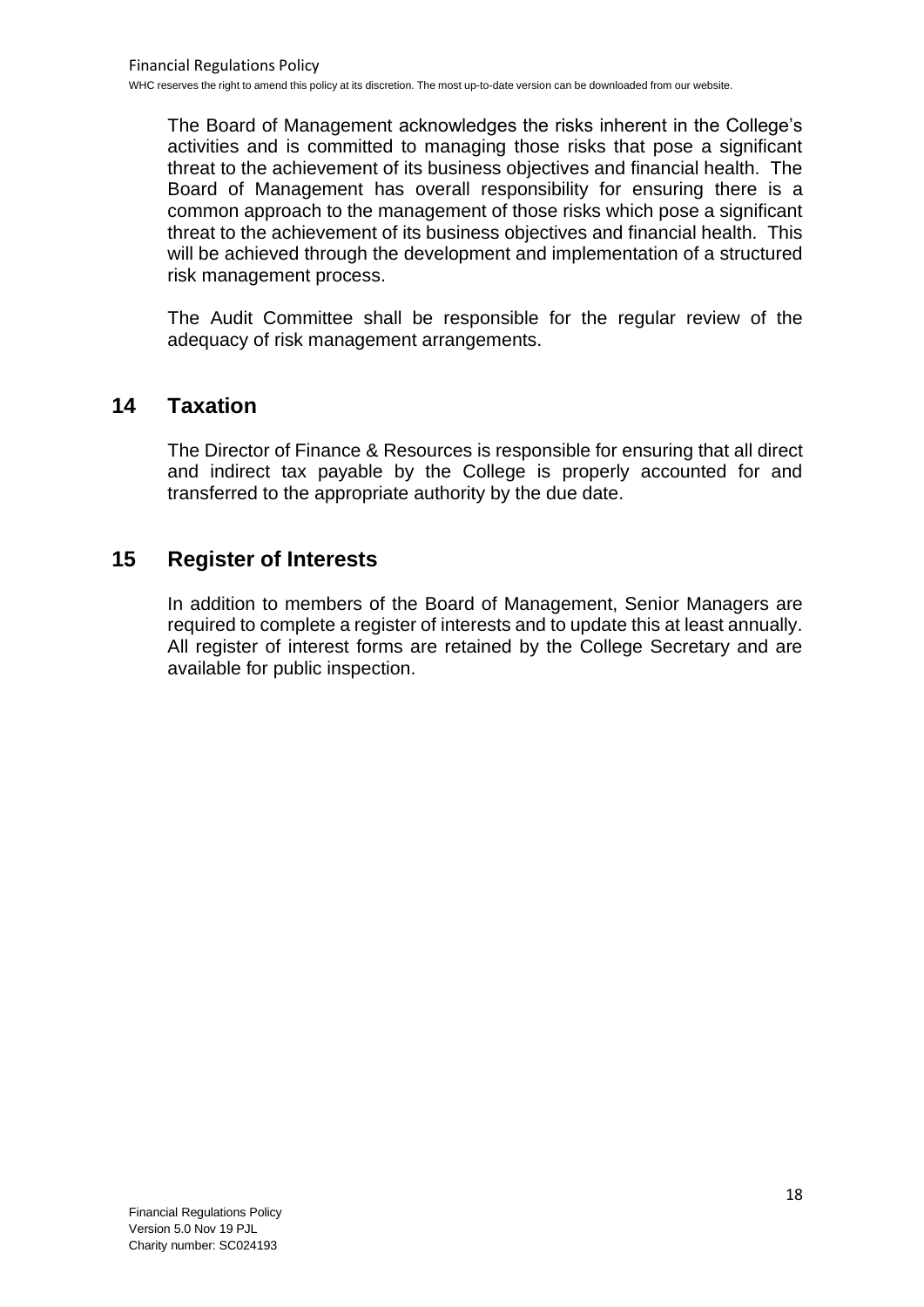## **College Fraud Policy Statement APPENDIX 1**

## **1 What is a fraud / financial irregularity?**

Fraud is a generic term for a number of types of activity that result in the theft or attempted theft of property or money. Fraud involves intentional deceit and is very different to, and does not include, negligence and accidental error.

## **2 Identification of a potential financial irregularity**

The Whistle-blowing Procedure is intended to encourage staff to inform management of their genuine and legitimate concerns about serious malpractice, fraud or corruption in order that management can investigate.

Any member of staff identifying a potential financial irregularity should inform a Senior Manager or the Chief Executive. If it is a Senior Manager who is informed he/she should then inform the Chief Executive at the earliest opportunity.

An exception to this rule is where either a Senior Manager or the Chief Executive may potentially be involved. A rule of thumb must be if a Senior Manager or the Chief Executive is potentially implicated notification should be either direct to the Chief Executive or to the Chair of the Audit Committee as appropriate [through the College Secretary].

## **3 Decisions relating to required action**

Except where the Chief Executive may have a potential involvement, the decision on the preliminary investigation must be taken by the Chief Executive, normally in consultation with the Director of Finance & Resources.

. If the Chief Executive has a potential involvement, the Chair of Board of the Audit Committee should determine the necessary action, normally in consultation with the Chair of Board of Management or exceptionally, internal audit.

## **4 Potential Actions by the Chief Executive**

Upon receiving notification of a potential financial irregularity, there are three potential courses of action:

No further action Where the Chief Executive considers that there are no grounds for further investigation or action, this course should be substantiated in writing, filed with the College Secretary and notified to the member of staff raising the concern.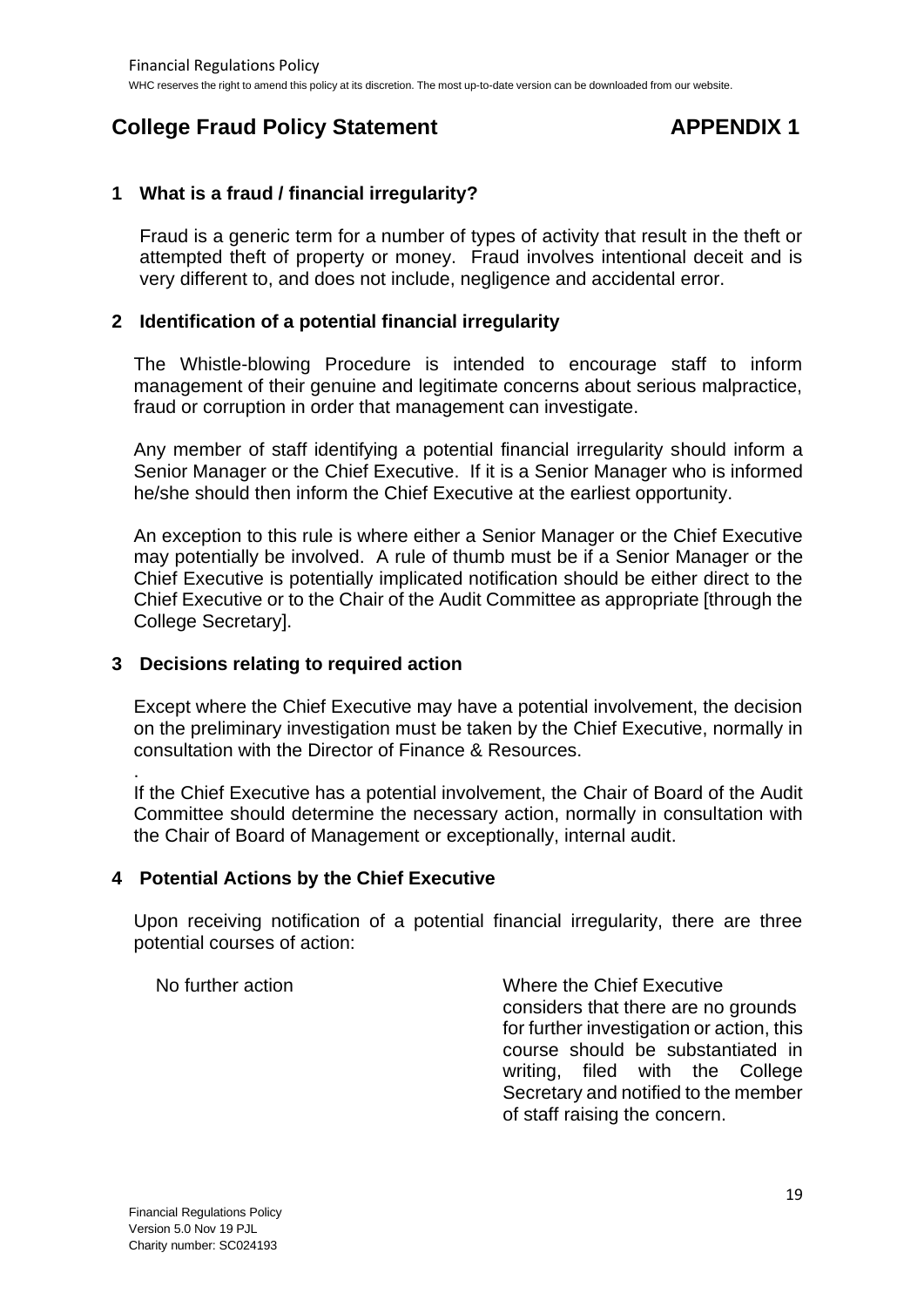| Instigate a preliminary investigation<br>and, where necessary<br>contact police, and/or | Commence an investigation to<br>explore the concerns raised.<br>Direct invitation to the police to<br>carry out a review $-$ where prima<br>facia fraud or theft has occurred. |
|-----------------------------------------------------------------------------------------|--------------------------------------------------------------------------------------------------------------------------------------------------------------------------------|
| Inform SFC via the Regional Strategic                                                   | The Audit Code of Practice requires                                                                                                                                            |
| Body - the University of the Highlands                                                  | certain frauds to be reported to the                                                                                                                                           |
| & Islands                                                                               | SFC.                                                                                                                                                                           |

## **5 Conducting a preliminary investigation**

If the Chief Executive considers that a preliminary investigation is necessary they must determine the nature and extent of the investigation and the team required to perform it. The decisions will be determined by the nature of the initial evidence.

## **6 Investigation team**

The Investigation Team compositions options include:

- Director of Finance & Resources and a relevant manager;
- a Senior Manager or a manager and an HR Officer;
- Internal Audit or External Audit.

The choice of team will be dependent on the issue under investigation.

## **7 Components of Investigation**

The Chief Executive should agree the terms of reference of the investigation that will include:

- scope of the investigation;
- provisional timescale;
- working arrangement;
- reporting lines and requirements.

## **8 Investigations**

Each investigation will be determined by specific requirements but is likely to include:

- reference to College Disciplinary Procedure, where College staff are thought to be involved;
- understanding of the relevant systems;
- collection of all relevant documentary evidence;
- understanding of the requirements of financial regulations and, where appropriate other procedures;
- initial interviews with key staff: following the Disciplinary Procedure Guidelines;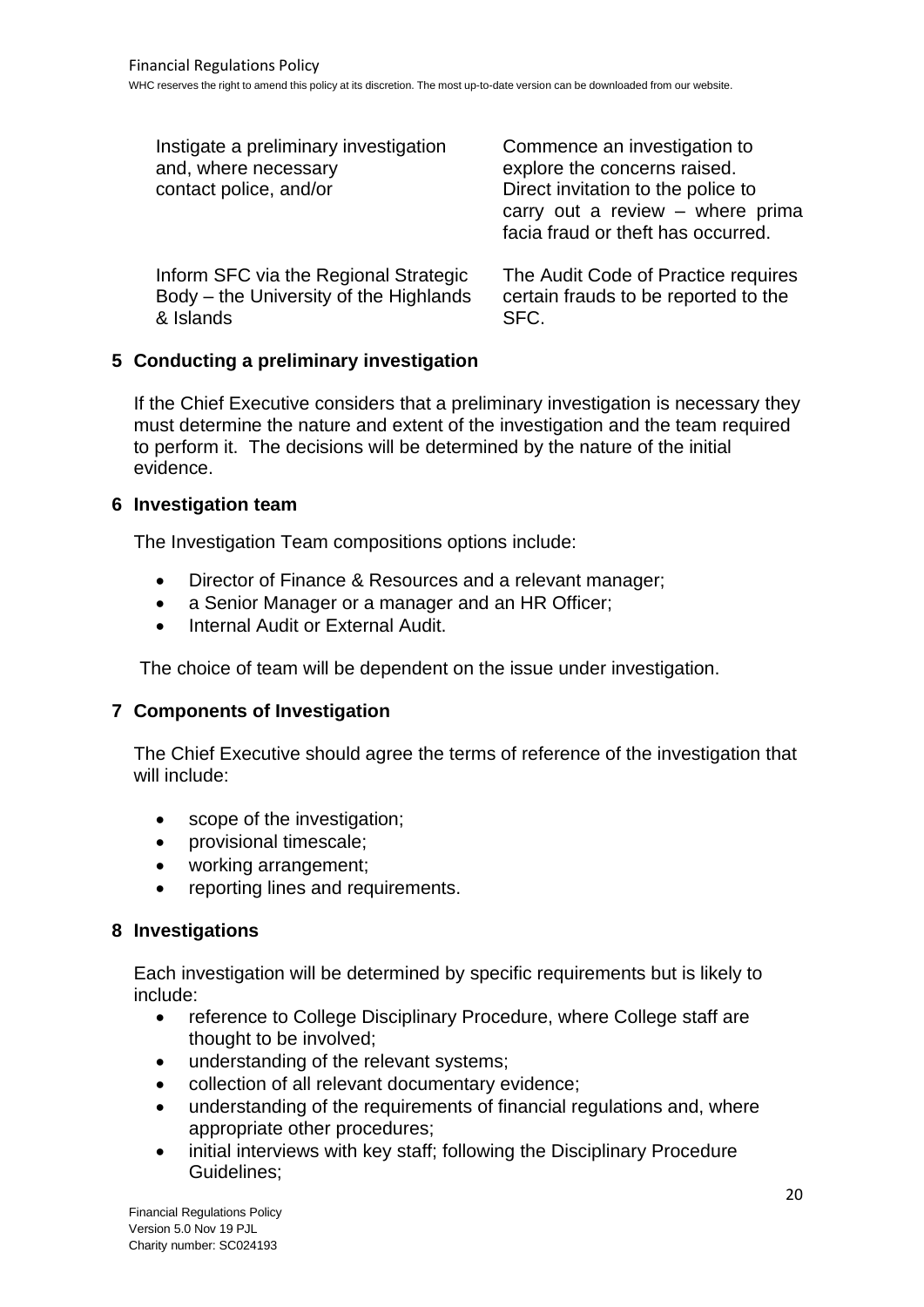- where applicable, initial interviews with those making allegations; following the Disciplinary Procedure Guidelines;
- preparation of a draft report to the Chief Executive incorporating recommendations for action, which may include:
	- − no further work required;
	- − further work necessary in certain areas;
	- − move to investigation under College Disciplinary Procedures;
	- − invite police involvement;
	- − proposals to improve systems / procedures / security, as appropriate
- decision by Chief Executive.

## **9 Interviews**

The interviews need to be carried out in a formal way following the guidance in the College Disciplinary Procedure with the knowledge that, potentially, evidence could later become court evidence or used in a disciplinary investigation.

The following minimum requirements must be followed:

- The employee under investigation must be advised that the investigation is being carried out under the Fraud Policy and potentially may result in a recommendation for disciplinary action under the College Disciplinary Procedure.
- All interviews should be carried out in the presence of two independent people;
- Notes should be taken of each interview, at the time of the interview, and be signed by the interviewer. The interviewee must be invited to sign the notes and if they decline, that refusal should also be recorded;
- Statements may be helpful in certain investigations. Statements should be signed and dated by the individual.

## **10 Reporting**

A report should be prepared for the Chief Executive. Again the exact nature should be determined by the specifics of the situation but the following headings may be appropriate:

- **Introduction**
- Terms of reference
- **Executive summary**
- Action recommendations
- Investigation process
- Detailed findings
- Appendices providing evidence, copies of documentation etc.

These reports will, taken together, form a register of fraud incidents. This register will be maintained by the Chief Executive.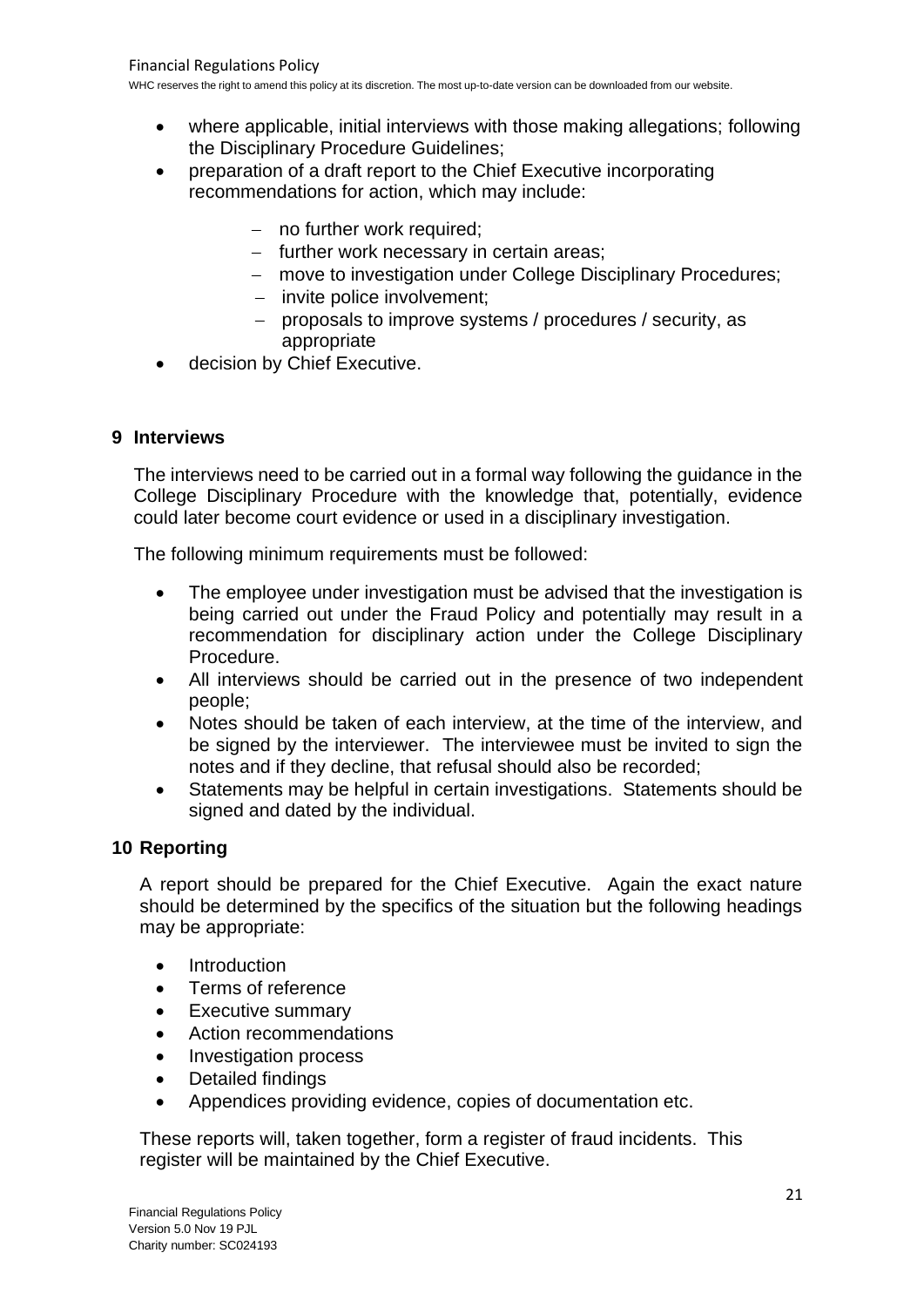## **11 Disciplinary Action and Suspension**

If, during or following the preliminary investigation, there are allegations of misconduct concerning an employee, the Disciplinary Procedure will be followed.

If the disciplinary procedures are enacted or if the police are contacted at any time, the Chair of Board of Management and Chair of Audit Committee must be notified.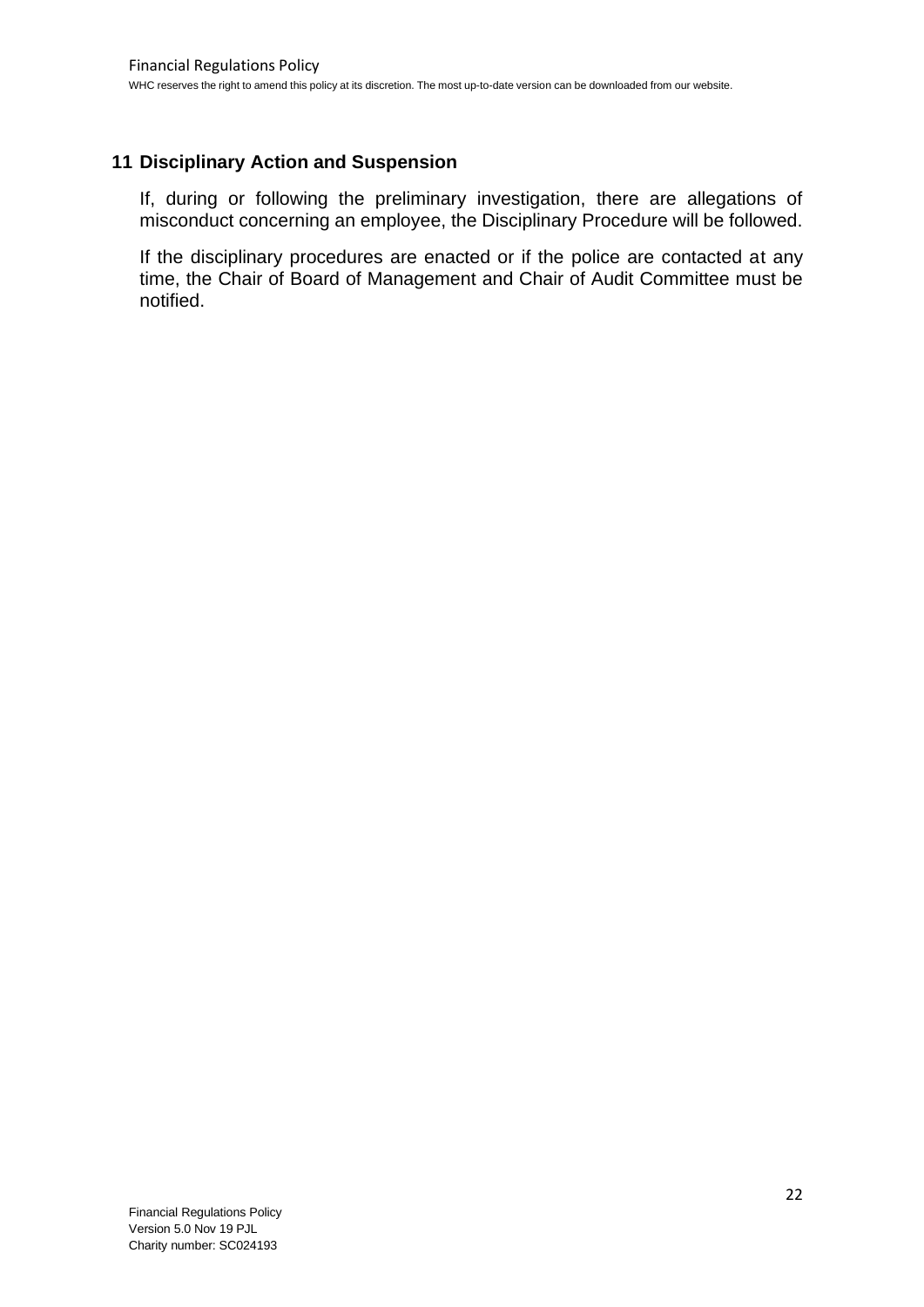WHC reserves the right to amend this policy at its discretion. The most up-to-date version can be downloaded from our website.

## **APPENDIX 2 – Approval Levels**

| <b>Reference</b>                                                                                                                                       | <b>Item</b>              | <b>Authorisation</b>                                   |                                                                                         |  |
|--------------------------------------------------------------------------------------------------------------------------------------------------------|--------------------------|--------------------------------------------------------|-----------------------------------------------------------------------------------------|--|
|                                                                                                                                                        |                          | Value                                                  | <b>Position</b>                                                                         |  |
| 4.4                                                                                                                                                    | Capital programme        | Purchases and<br>contracts up to<br>£20,000*           | <b>Chief Executive</b><br>* 6.2 above applies                                           |  |
|                                                                                                                                                        |                          | Purchases and<br>contracts from<br>£20,001 to £50,000* | <b>Finance &amp; General Purposes Committee</b><br>* 6.2 above applies                  |  |
|                                                                                                                                                        |                          | Purchases and<br>contracts from<br>£50,001 and above   | Board of Management on recommendation of Finance &<br><b>General Purposes Committee</b> |  |
| 4.6                                                                                                                                                    | Virement (except salary) | Up to £1,000                                           | <b>Any Senior Manager</b>                                                               |  |
|                                                                                                                                                        |                          | £1,001 - £10,000                                       | <b>Chief Executive</b>                                                                  |  |
|                                                                                                                                                        |                          | Over £10,000                                           | <b>Finance &amp; General Purposes Committee</b>                                         |  |
| 5.2                                                                                                                                                    | Purchase requisitions#   | Up to £1,000                                           | Budget holder, who shall take appropriate steps to ensure<br>value for money.           |  |
| #NOTE: A post holder may only<br>approve purchase requisitions charged<br>to their budget or a budget for which<br>they have management responsibility |                          | Up to £2,500                                           | College Management Group and Curriculum Managers                                        |  |
|                                                                                                                                                        |                          | Up to £10,000                                          | Any member of ELT                                                                       |  |
|                                                                                                                                                        | Up to £20,000            | Principal                                              |                                                                                         |  |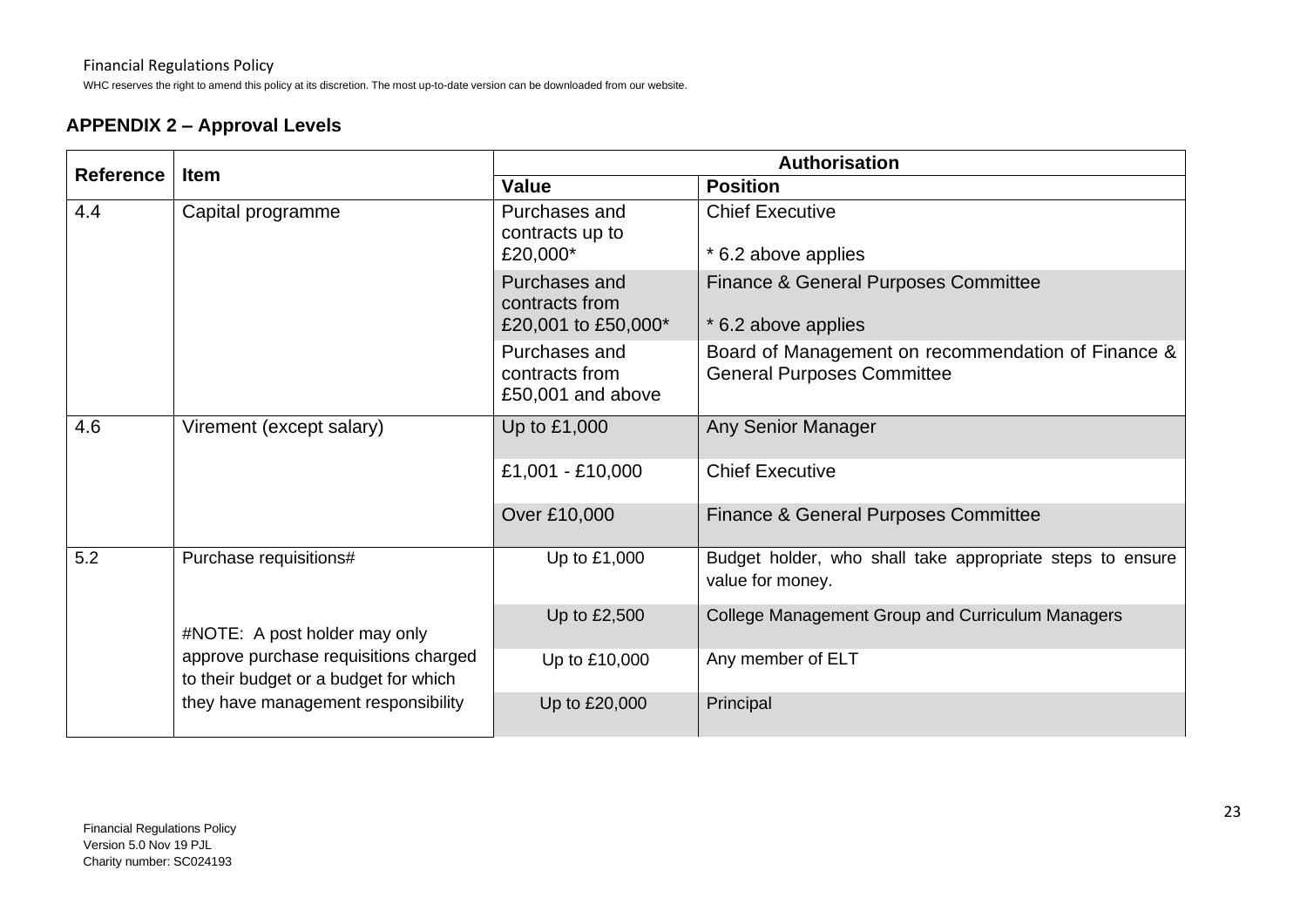|                  |                                                   | £20,001 upwards                         | • Finance & General Purposes Committee for detailed review<br>and recommendation                                                                                                                                 |  |
|------------------|---------------------------------------------------|-----------------------------------------|------------------------------------------------------------------------------------------------------------------------------------------------------------------------------------------------------------------|--|
|                  |                                                   |                                         | • Board of Management for summary review and approval                                                                                                                                                            |  |
|                  |                                                   |                                         |                                                                                                                                                                                                                  |  |
| <b>Reference</b> |                                                   | <b>Authorisation</b>                    |                                                                                                                                                                                                                  |  |
|                  | <b>Item</b>                                       | <b>Value</b>                            | <b>Position</b>                                                                                                                                                                                                  |  |
| 5.3              | Choice of supplier                                | $<$ £1,000                              | Telephone or written quote.<br><b>Budget Holder</b>                                                                                                                                                              |  |
|                  |                                                   | £1,001 - £2,500                         | Minimum 3 written quotes                                                                                                                                                                                         |  |
|                  |                                                   | £2,501 - £10,000                        | Minimum 3 written quotes<br>Any member of ELT                                                                                                                                                                    |  |
|                  |                                                   | £2,501 - £12,500                        | Minimum 3 written quotes sought<br>Principal                                                                                                                                                                     |  |
|                  |                                                   | £12,501 - £181,302                      | 3 competitive quotes via Public Contracts Scotland Portal<br>Principal and Finance & General Purposes Committee for<br>detailed review and recommendation<br>Board of Management for summary review and approval |  |
|                  |                                                   | >E181,302                               | EU regulations<br><b>Board of Management</b>                                                                                                                                                                     |  |
| 6.5              | Asset disposals [excluding land and<br>buildings] | £1,000<br>Up<br>to<br>(estimated value) | Any member of ELT                                                                                                                                                                                                |  |
|                  |                                                   | £1,001 - £5,000                         | <b>Chief Executive</b>                                                                                                                                                                                           |  |
|                  |                                                   | Over £5,000                             | <b>Board of Management</b>                                                                                                                                                                                       |  |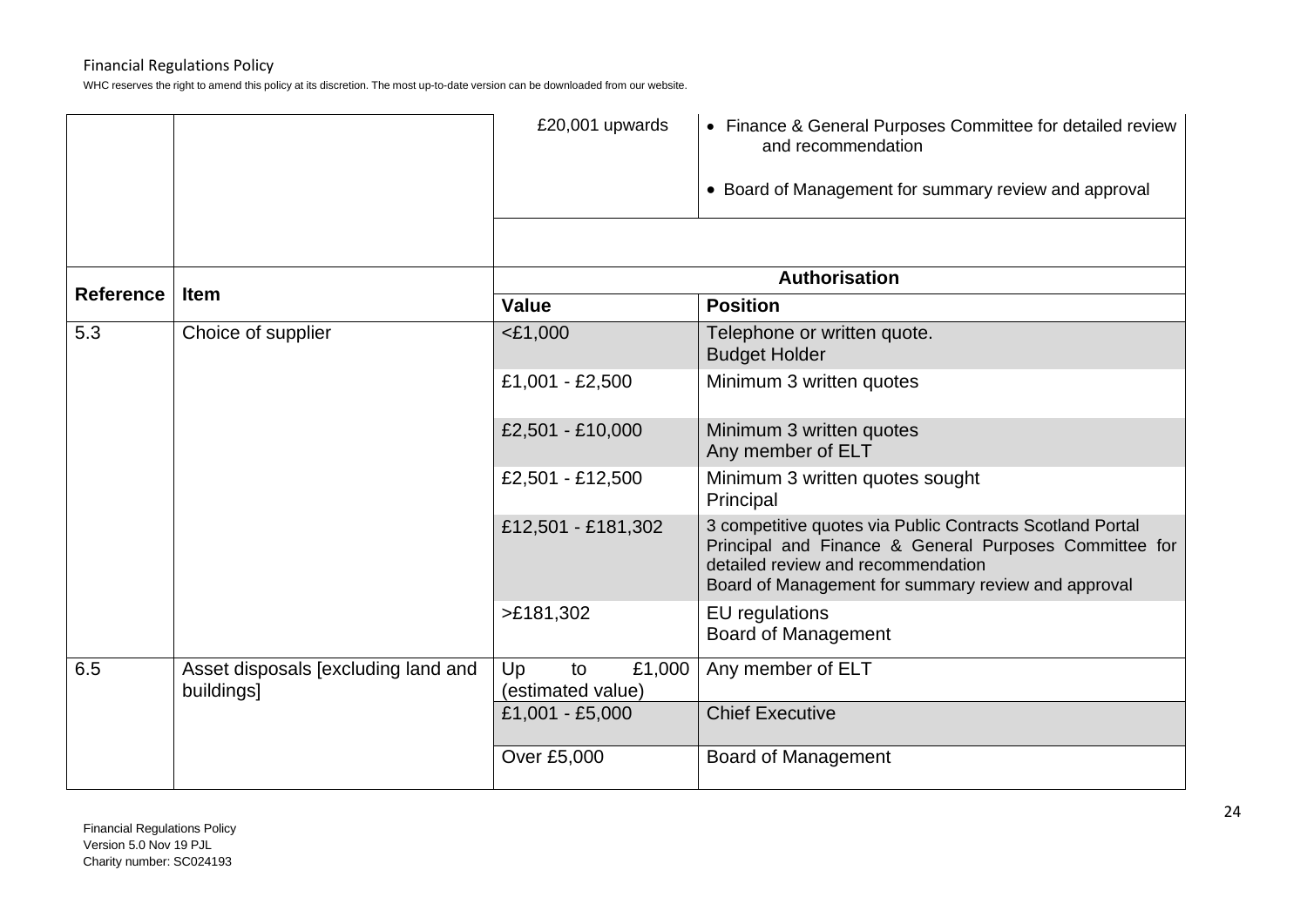| 7.2              | Petty cash                          | Up to £75            | <b>Learning Centre Manager</b>                                                          |
|------------------|-------------------------------------|----------------------|-----------------------------------------------------------------------------------------|
|                  |                                     | Over £75             | Any Senior Manager                                                                      |
| <b>Reference</b> | <b>Item</b>                         | <b>Authorisation</b> |                                                                                         |
|                  |                                     | <b>Value</b>         | <b>Position</b>                                                                         |
| 8.2              | <b>Funding Agreements/Contracts</b> | Up to £5,000         | Any member of ELT                                                                       |
|                  |                                     | £5,001 - £20,000     | <b>Chief Executive</b>                                                                  |
|                  |                                     | Over £20,000         | Board of Management on recommendation of Finance &<br><b>General Purposes Committee</b> |
| 8.5              | Write-off of debts                  | Up to £5,000         | <b>Director of Finance</b>                                                              |
|                  |                                     | £5,001 - £7,500      | <b>Chief Executive</b>                                                                  |
|                  |                                     | Over £7,500          | Board of Management on recommendation of Finance &<br><b>General Purposes Committee</b> |
| 9                | Gifts and hospitality               | Up to £50            | Any Senior Manager                                                                      |
|                  |                                     |                      | <b>Chief Executive [for Directors]</b>                                                  |
|                  |                                     |                      | Board of Management [for Chief executive]                                               |
|                  |                                     | Over £50             | Not to be accepted                                                                      |
| 10.2             | Settlement of Insurance claim       | Up to £20,000        | <b>Chief Executive</b>                                                                  |
|                  |                                     | Over £20,000         | Board of Management on recommendation of Finance &<br><b>General Purposes Committee</b> |